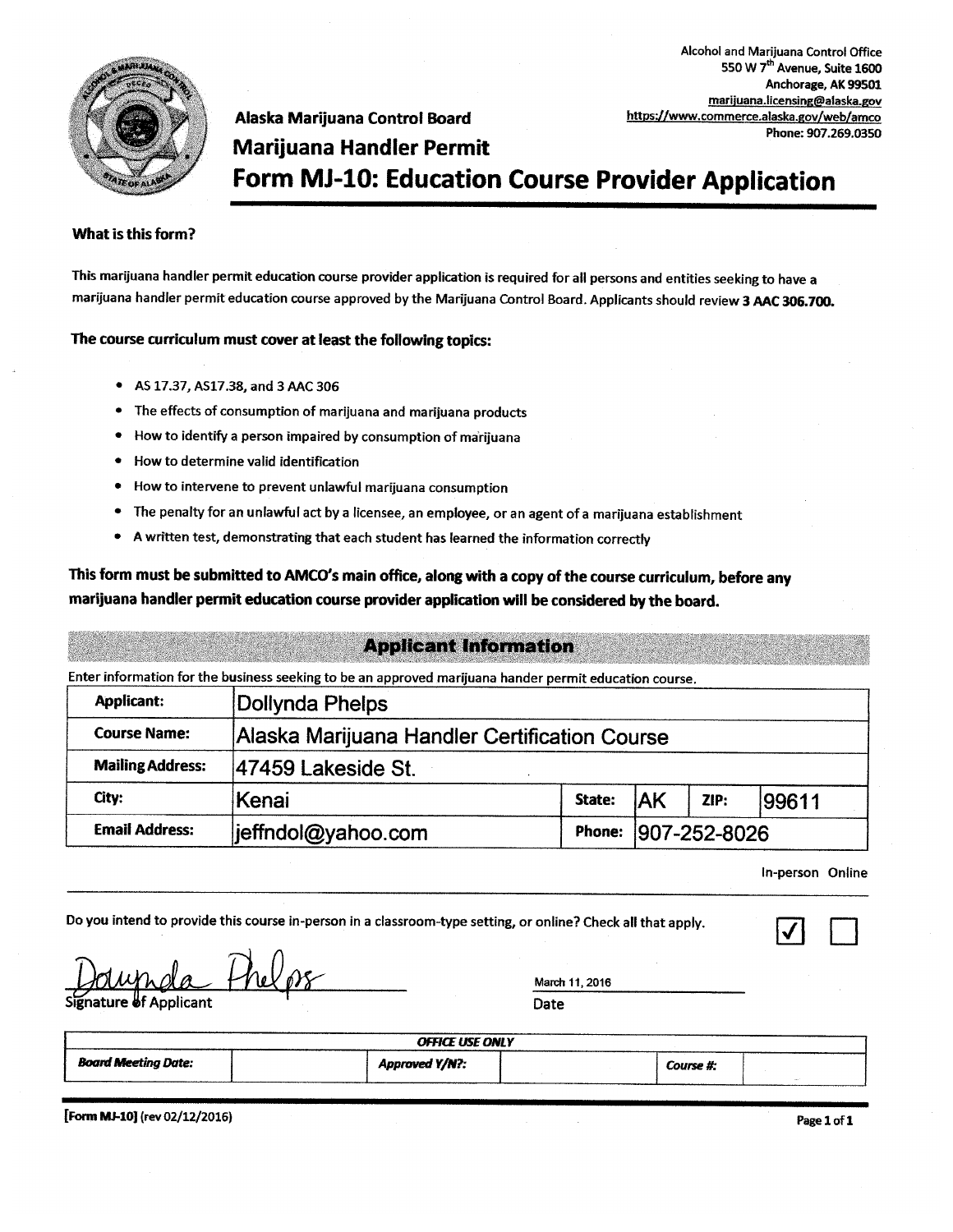ALASKA MARIJUANA HANDLER CERTIFICATION COURSE 3-11-16 ( Provided by Green Resources, AK LIC#1016386) MJ-10 Education Course Provider

#### **Intended Curriculum**

*Hand outs:* Complete text of AS 17.37 Complete text of AS 17.38 Summary of chapter 3 AAC 306 Action Response Document- Includes:

- Knowing the effects of consumption of marijuana and marijuana products
	- o Impaired coordination
	- o Difficulty in problem solving
	- o Possible short term memory loss
	- o Anxiety, paranoia
	- o Hunger, referred to as "munchies"
	- o Can cause sleepiness
- Knowing how to identify a person impaired by the consumption of marijuana
	- o Red, blurry, bloodshot eyes
	- o Dry mouth
	- o "munchies"
	- o A constant grin
	- o Anxiety, paranoia
	- o Sleepy
- Learn how to determine valid identification
	- o Check age
	- o Check date to ensure license is not expired
	- o Check that photo and person are similar
	- o Check for hologram, although not all identification will have it
- Learn how to intervene to prevent unlawful marijuana consumption
	- o Do not allow anyone to enter the premise without checking identification, customer must be 21 years of age
	- o Do not allow consumption on premises unless premise is licensed and endorsed to do so
- Know the penalty for an unlawful act by a licensee, an employee, or an agent of a marijuana establishment
	- o An unlawful act by a licensee, employee, or an agent of a marijuana establishment can result in the suspension or revocation of an establishment license, and/or criminal charges against those involved
	- o A marijuana establishment, and any licensee, employee, or agent in charge shall cooperate with the director, an enforcement agent, an employee of the board, or a peace officer acting in an official capacity, and must:
		- **Permit entry and inspection of the licensed premise**
		- **Provide access to business records at reasonable times**
- Know sanitary handling practices
	- o Always use protective hand coverings when handling marijuana
	- o Know and follow individual facility sanitary handling practices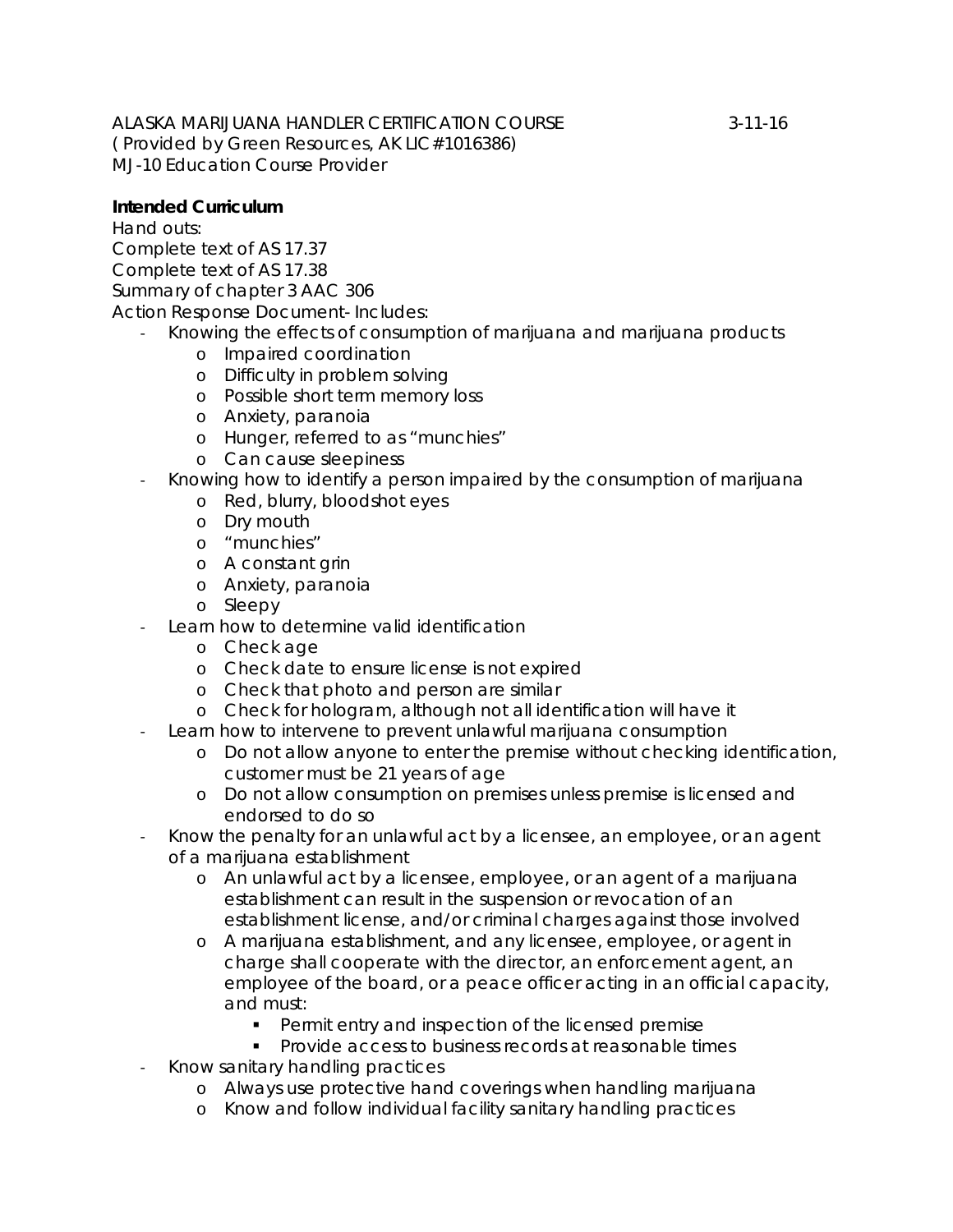- Know the purchase limits per person
	- o A licensed retail store may not sell in one transaction more than:
		- One ounce of useable marijuana
		- Seven grams of marijuana concentrate
		- Marijuana or marijuana products containing more than 5600mg THC
- Know the rules defining a restricted access walkthrough
	- o An employee or licensee may not escort more than 5 people in a restricted access area at one time

*PowerPoint Review Presentation: Part 1 and 2* **(Part 1)** Discussion of AS 17.37 Discussion of AS 17.38 Review and discussion of the Action Response Document

**(Part 2)**Summary of 3 AAC 306 Regulation of Marijuana

- General regulations for each license type

Vocabulary component:

1)"In public"…A place to which the public or a substantial group of people have access to

2)"Bud and Flower"…The hairy, sticky, or crystal covered parts of mature female marijuana plants

3)"Concentrate"…Resin, oil, wax, or any other substance produced by extracting cannabinoids from marijuana plant

4)"Consumer"…An individual who purchases and uses marijuana or marijuana product 5)"Edible"…A product intended on being consumed orally

6)"Licensed Premises"…All designated portions of a building or structure at the specific address for which an establishment license is issued

7)"Infused product"…A product that contains marijuana or marijuana concentrate and is intended for human use

8)"Delivering"…Handing to a person who purchases the product on licensed premises only. Does not mean transporting to a person off premises

9)"Opaque, reseal able, child-proof packaging"…A package that is not able to be seen through, can be sealed after opening, and is considerably difficult for a 5yr old to open. All exit packaging must be opaque, reseal able, child-proof packaging

10)"Batch"…A specifically identified quantity of useable marijuana product that is uniform in strain, cultivation conditions, medium, and is harvested at the same time. A batch may not exceed 50 plants.

11)"Marijuana tracking system"…A system prescribed by the board that is capable of sharing with the state all marijuana cultivated and sold, and all marijuana products for consumption, from seed to sale

#### **10am-12noon:**

Applicant is given all hand-outs for reference with brief explanation Part 1 PowerPoint Presentation is viewed:

- Covering review of AS 17.37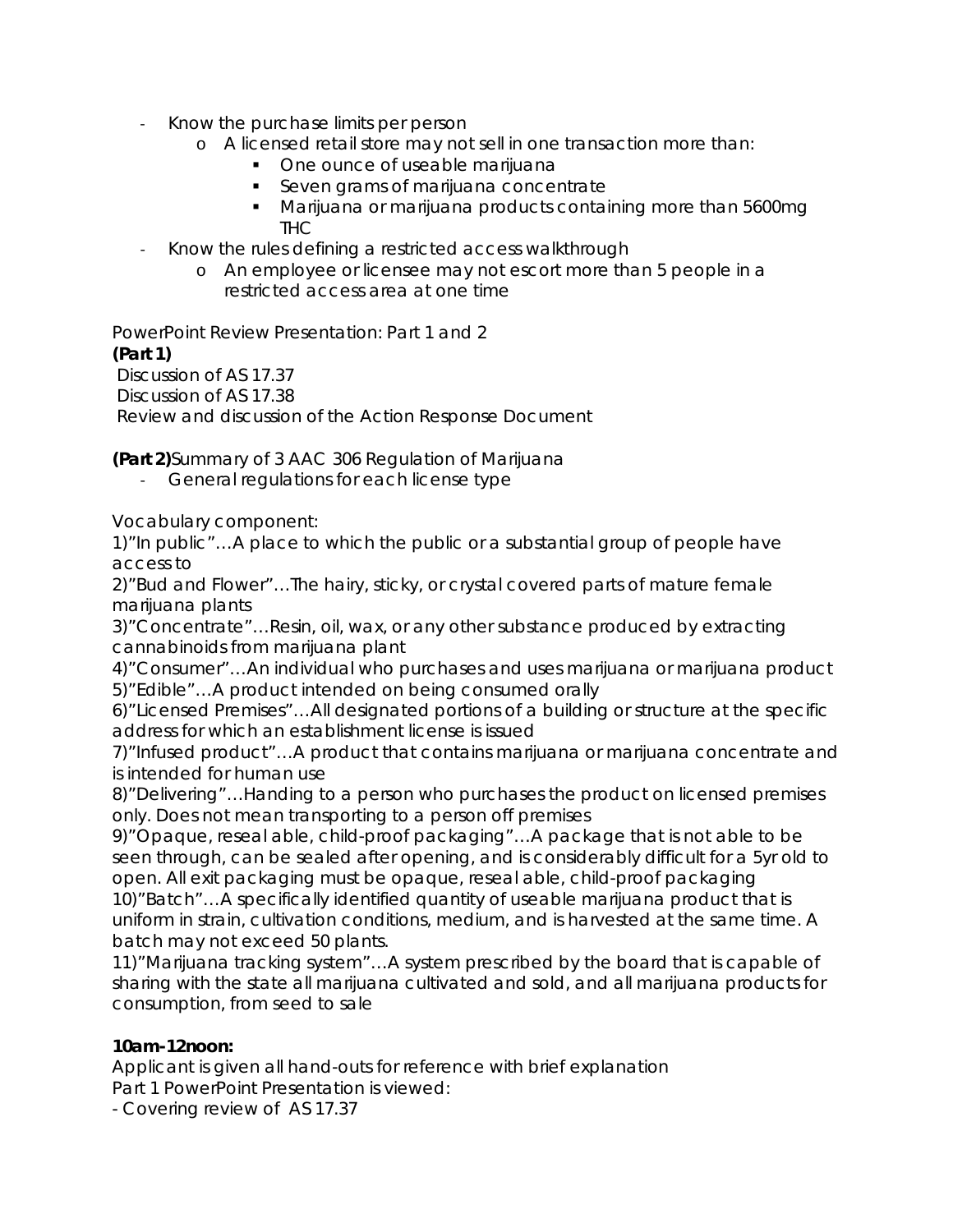-Review AS 17.38

- The Action Response Document subjects

#### **12noon-1pm…LUNCH**

#### **1pm-3pm:**

Continue with PowerPoint Presentation Part 2: -Review of 3 AAC 306 Marijuana Regulations in detail -Review of vocabulary

TEST: A 25 question test will be given after part 2 to demonstrate a clear understanding of the subject material. 4 wrong answers will be permitted, ensuring a passage rate of 84% to receive Certification.

If applicant does not pass the test they will be given time for review and one additional opportunity to pass. If applicant fails a second time, they will be required to retake the course for an additional course fee.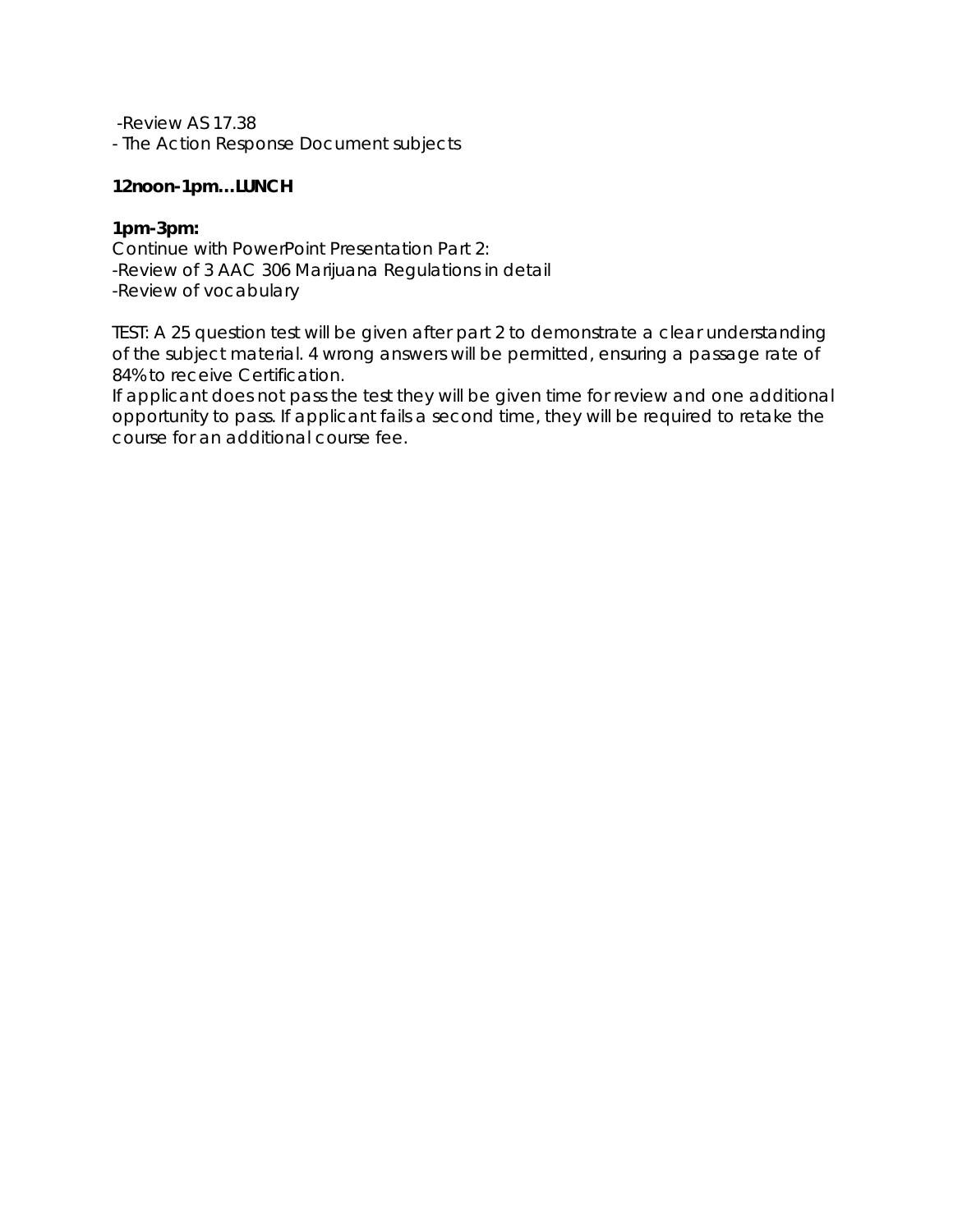MARIJUANA HANDLER CERTIFICATION TEST SCORE…….................../100

DATE……………………………

NAME AS TO APPEAR ON HANDLER PERMIT CARD:…………………………………………………………………………………

1-What voter initiative passed in October of 2014 legalizing recreational marijuana?

- a) AS 17.37
- **b) AS 17.38**
- c) AAC 306
- d) AS 43.10

2-What is not an effect of consuming marijuana?

- a) Difficulty with problem solving
- b) Anxiety, paranoia
- c) The munchies
- **d) Insomnia**

3-What is a characteristic of impairment due to the use of marijuana?

- a) Enhanced motor skills
- b) Uncontrollable shaking
- **c) Red, blurry, bloodshot eyes**
- d) Violence

4- The minimum age required to enter a marijuana establishment is…

- a) 19
- b) 18
- c) 25
- **d) 21**

5- A person who enters a retail establishment may consume on premises as long as they present proper identification.

- a) T
- **b) F**

6- If an employee commits an unlawful act on the licensed premise, the owner of the establishment is not held responsible.

a) T

**b) F**

7- How much marijuana bud can be sold to a person in one transaction?

- a) 3.5 grams
- b) As much as they want, like alcohol
- **c) One ounce**
- d) Four ounces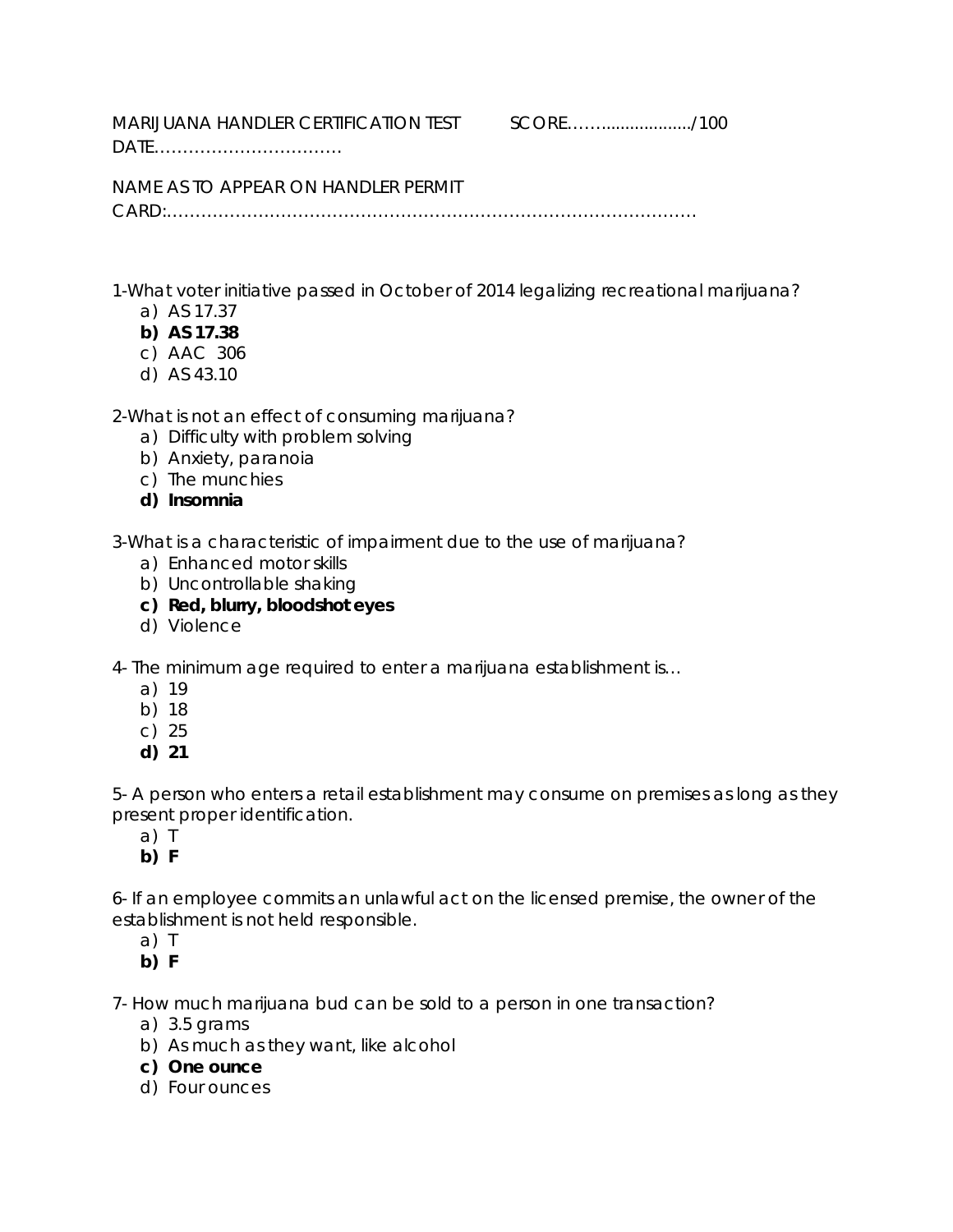8- How many guests can one employee escort in a restricted access area?

- **a) Five**
- b) Two
- c) As many as room allows
- d) Ten

9- It is okay for a marijuana odor to be detected from outside the building within 25ft.

- a) T
- **b) F**

10- A non-resident of Alaska can have financial interest in a marijuana facility up to 25%.

- A) T
- **B) F**

11- Between what hours must a marijuana establishment be closed for business?

- a) Midnight to 8am
- **b) 5am to 8am**
- c) 10pm-6am
- d) 8pm-8am

12- Only owners or employees who deal with public interaction are required to have a Marijuana Handler Permit, similar to that of an alcohol establishment.

- a) T
- **b) F**

13- A system that shares a record with the state of all marijuana grown and sold is called a…

- a) Data inventory tracker
- **b) Marijuana inventory tracking system**
- c) Marijuana data entry
- d) There is no such system

14- When is a cultivation facility required to pay the excise tax to the state for marijuana sold?

- a) At time of harvest
- b) Immediately after the sale
- **c) Monthly, for the preceding month**
- d) Annually

15- The excise tax required by the Department of Revenue is…

- a) \$50 per pound
- **b) \$800 per pound**
- c) \$100 per pound
- d) \$100 per ounce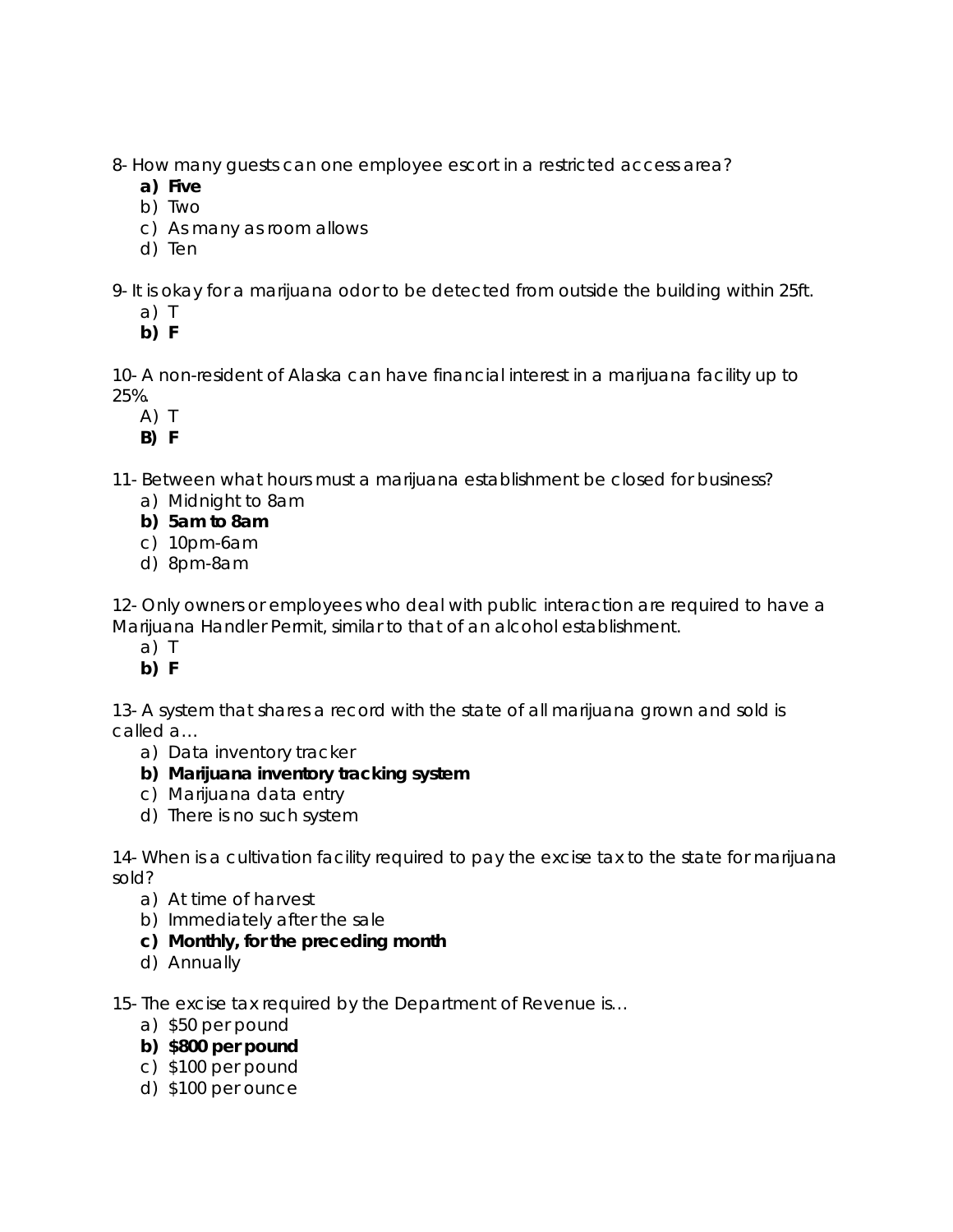16- Harvested marijuana may be tested for quality but is not required.

- a) T
- **b) F**

17- A marijuana establishment must be located how many feet from a school, church, daycare facility or college campus?

- a) 100ft
- b) 1000ft
- **c) 500ft**
- d) 250ft

18- A Limited Cultivation facility must have a canopy space under how many feet?

- a) 250ft.
- **b) 500ft**
- c) 1000ft
- d) 5000ft

19) How many plants are allowed for personal use by an adult 21 years of age or older? a) 10

- **b) 6**
- c) 4
- d) there is no limit

20- Delivering marijuana to someone outside of the licensed premise (retail store) is illegal.

- **a) T**
- b) F

21- An individual over the age of 21 may grow up to six flowering marijuana plants.

- a) T
- **b) F**

22- What is the maximum amount of marijuana that may be possessed outside of the home?

- a) ½ ounce
- **b) One ounce**
- c) Four ounces
- d) There is no limit

23- It is okay to use marijuana in a public place.

- a) T
- **b) F**

24- Employees at a marijuana facility are permitted to use marijuana on the premises.

- a) T
- **b) F**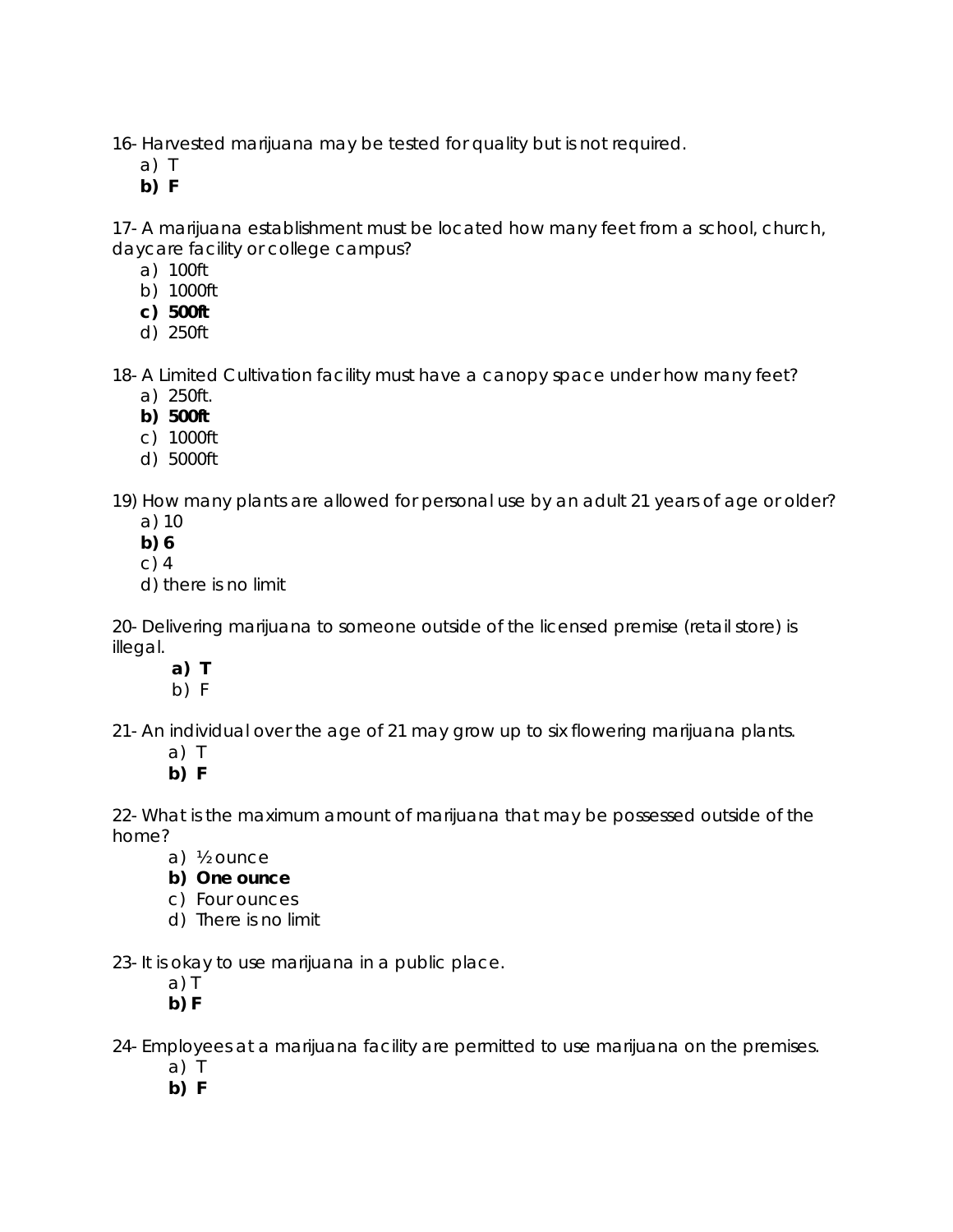- 25- A licensed cultivation facility may sell marijuana to a retail facility and…
	- a) A consumer
	- **b) A manufacturer**
	- c) A testing facility
	- d) All of the above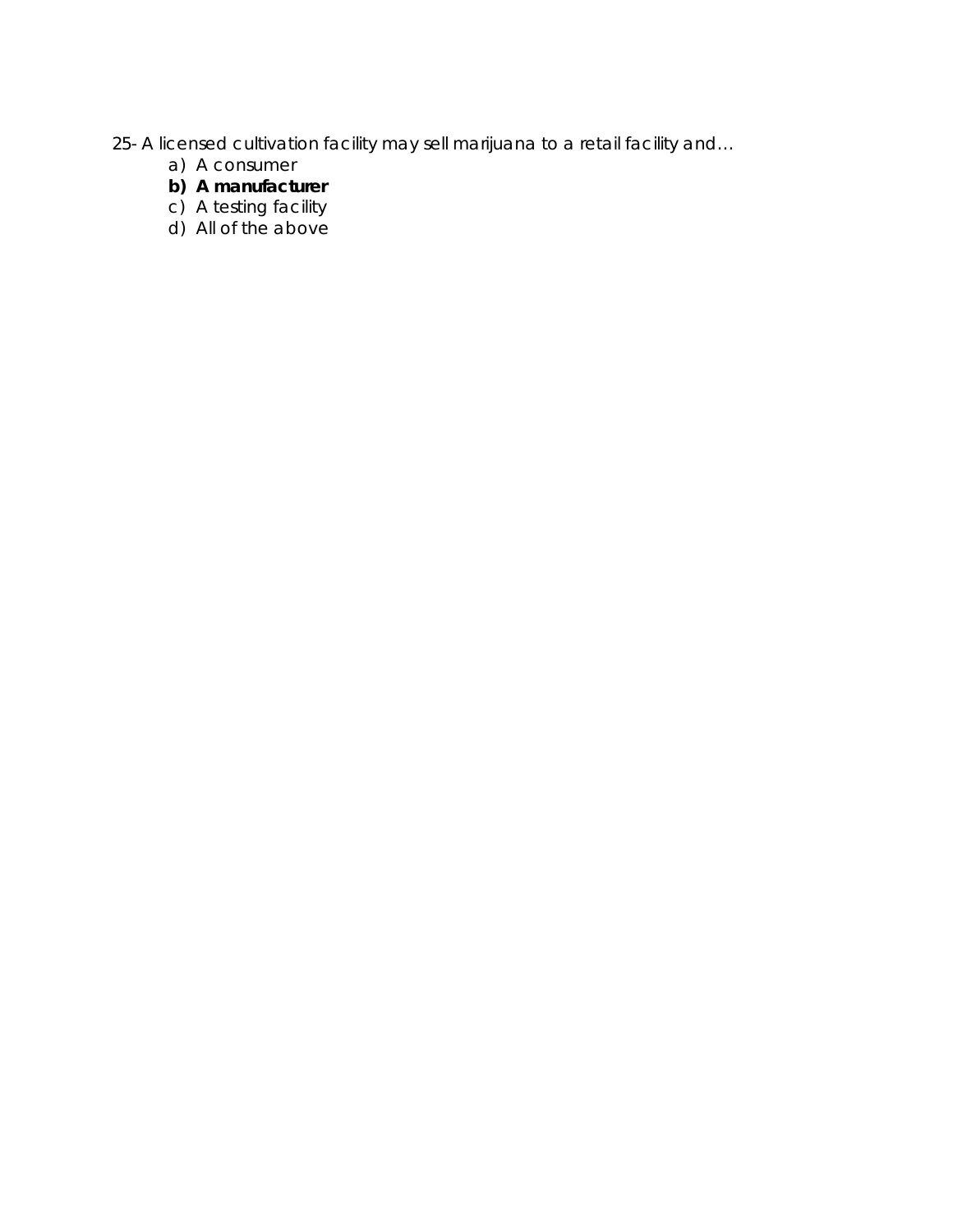# **MARIJUANA HANDLER** CERTIFICATION

A tutorial of the Marijuana Regulations and workplace Safety

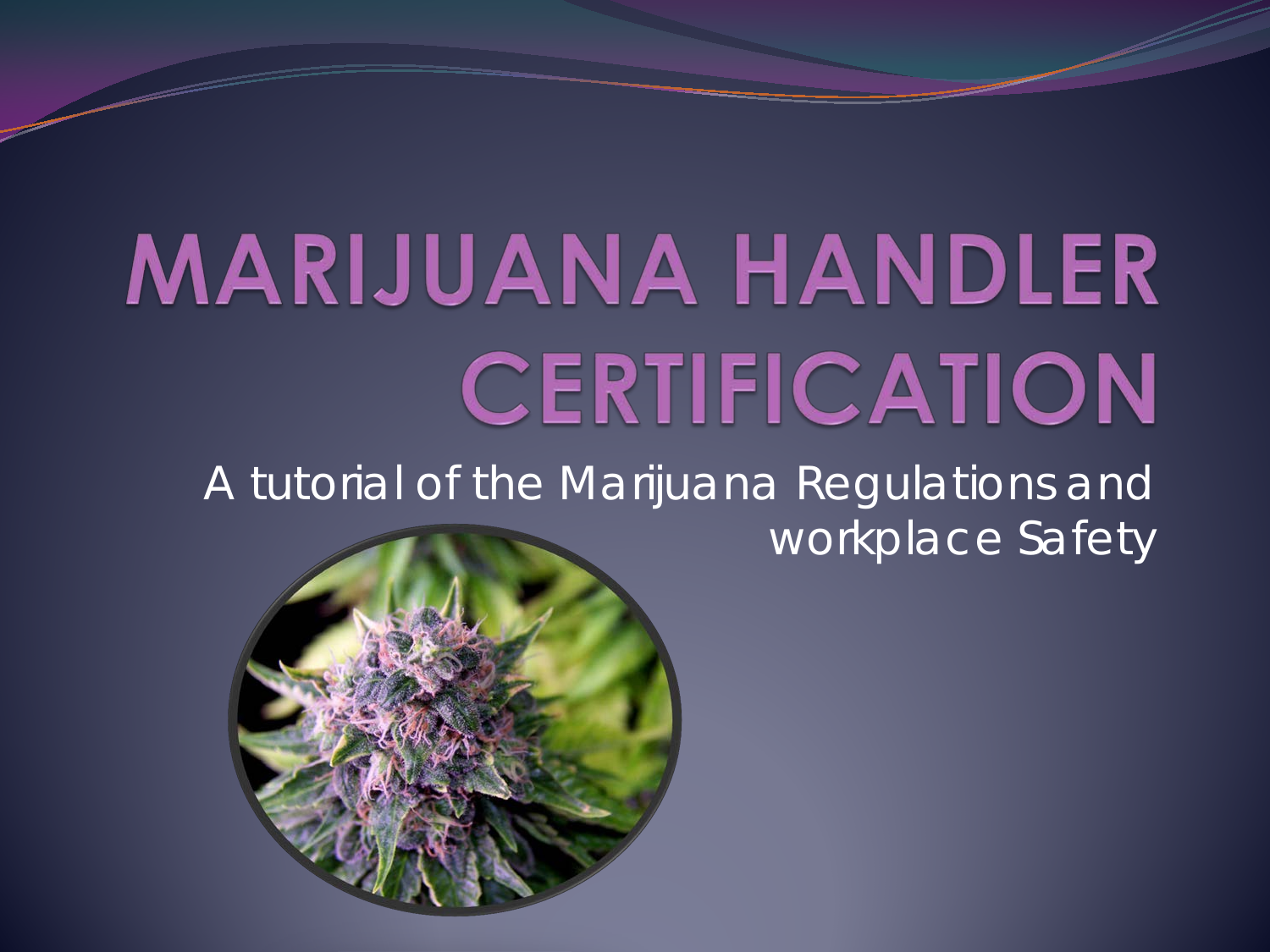Who needs to have a Marijuana Handler Permit Card? 3AAC 306.700

- An owner that intends on participating in a marijuana facility
- An employee that works at any marijuana facility
- Any agent of a marijuana facility
- A budtender
- A trimmer
- Anyone and everyone who is involved with the sale, manufacturing, testing, or cultivation of marijuana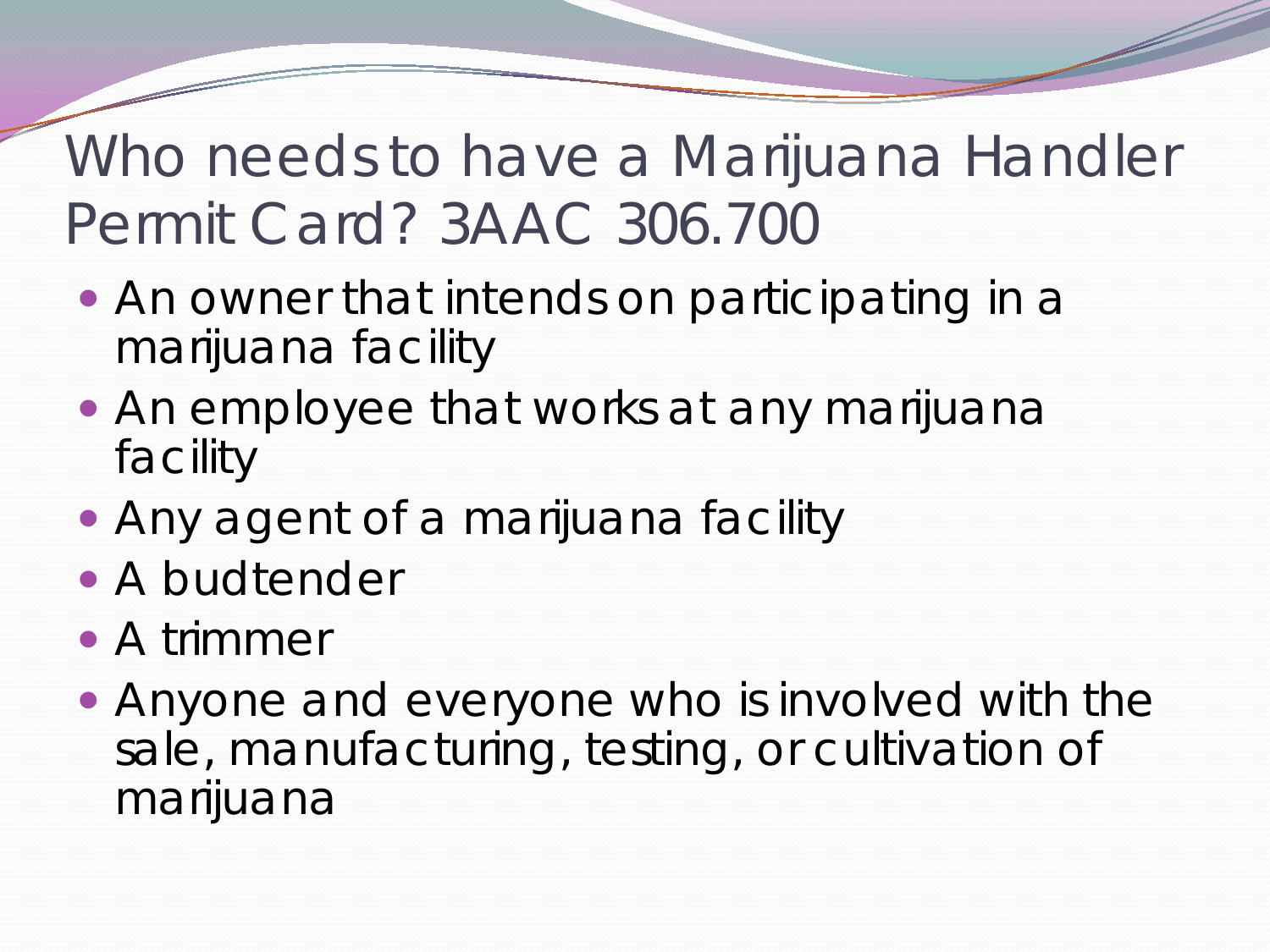#### **Welcome to the Marijuana Handler Certification course!**

Today we will participate in a two-part course with a 25 question TEST at the end that goes over several topics:

•The Medical Marijuana voter initiative, AS 17.37 •The Recreational Marijuana voter initiative, AS 17.38 •The Recreational Marijuana Regulations, 3AAC 306 •The "Action Response Document" which explains basic knowledge and expectations of a certified marijuana handler

•A vocabulary component that includes basic terms used and ensures owners and employees have a good understanding of such terms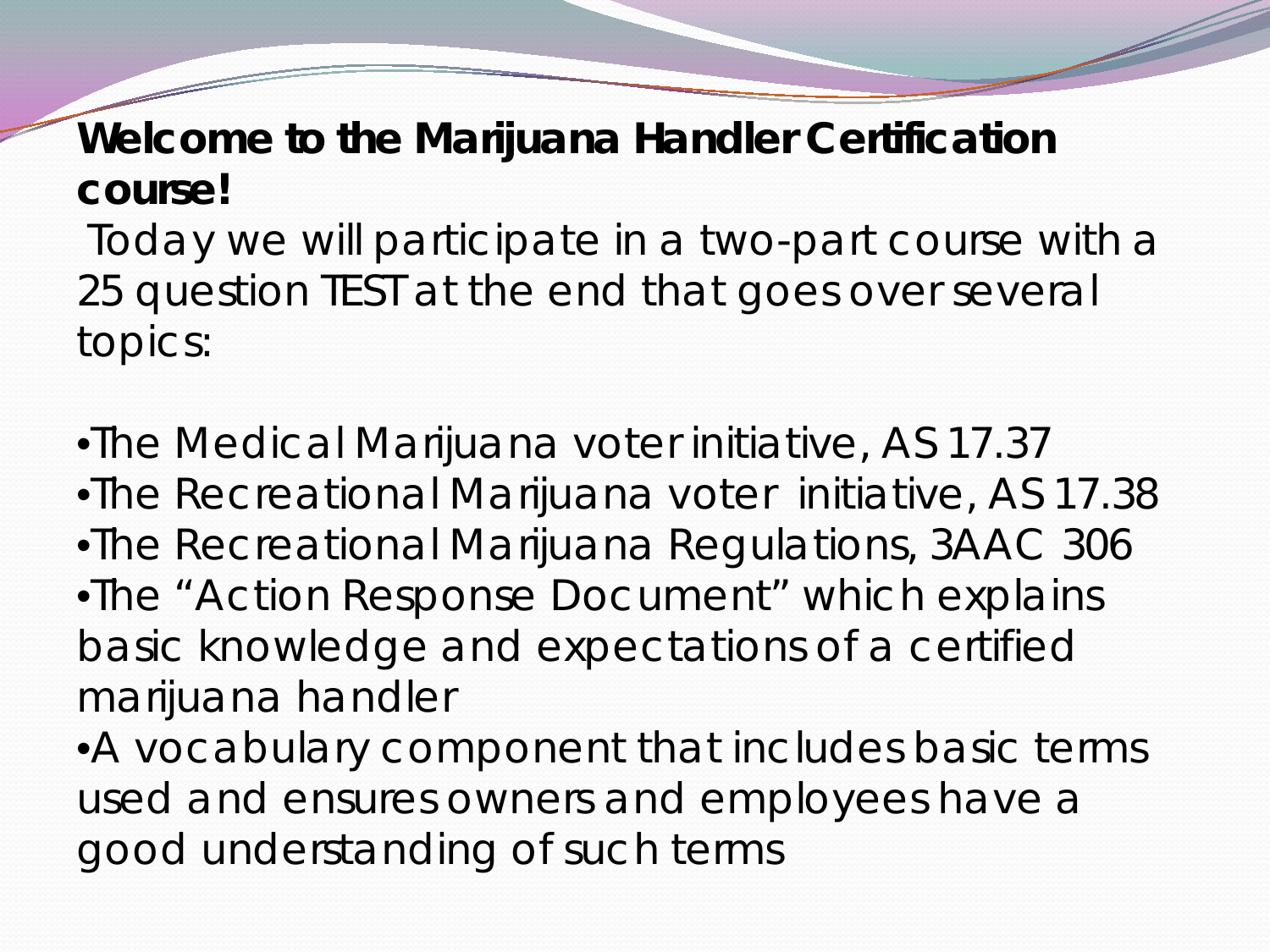# **PART 1**

#### OVERVIEW- AS 17.37…..MEDICAL MARIJUANA INITIATIVE

OVERVIEW- AS 17.38…..RECREATIONAL MARIJUANA INITIATIVE

ACTION RESPONSE DOCUMENT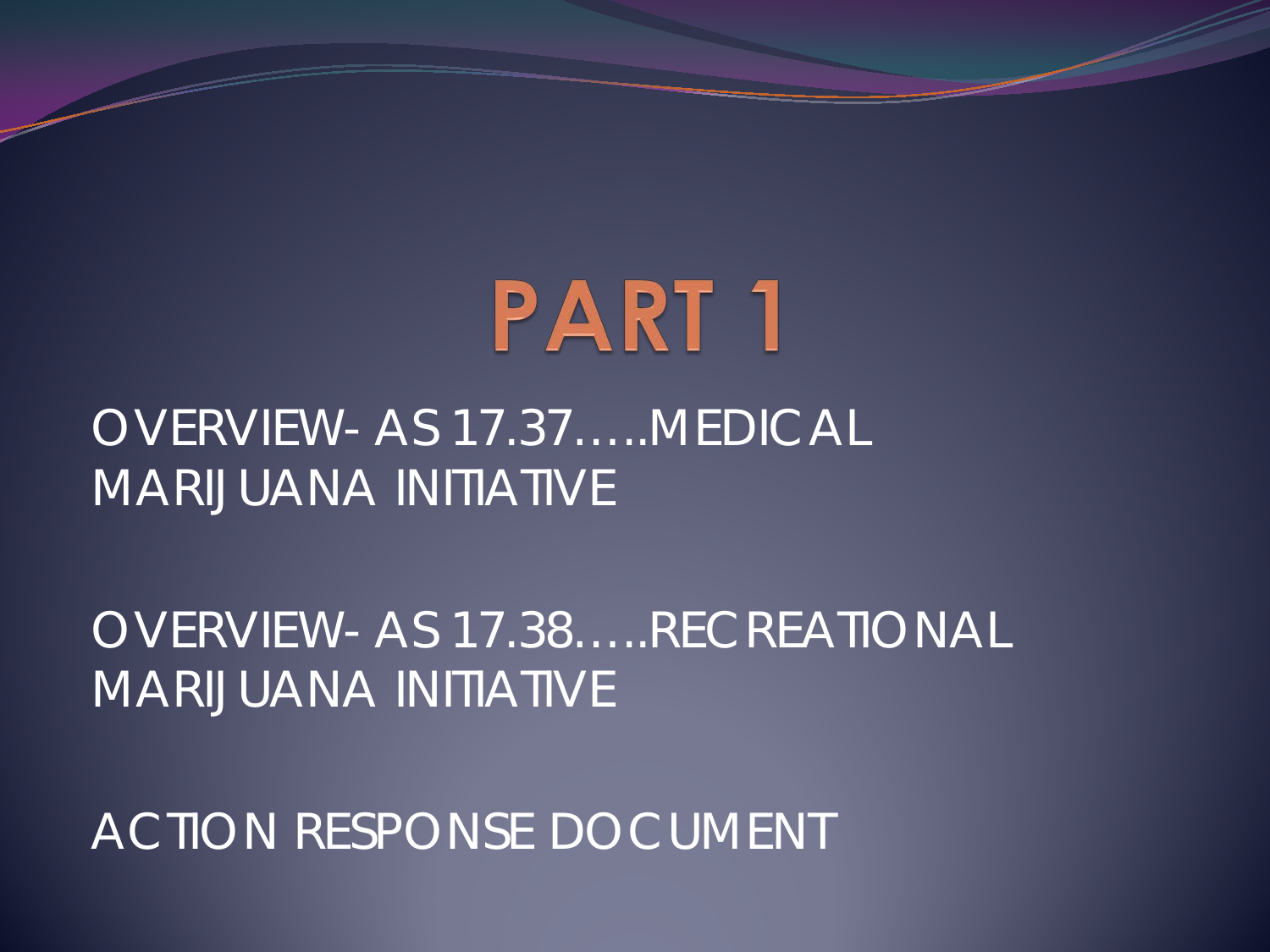### Chapter 17.37 Medical Uses of Marijuana

- A summarization of Medical Marijuana Regulations will be included in discussion
- Discussion of hot topics pertaining to Medical regulations
- Topics related to AS 17.37 that may be included in the Test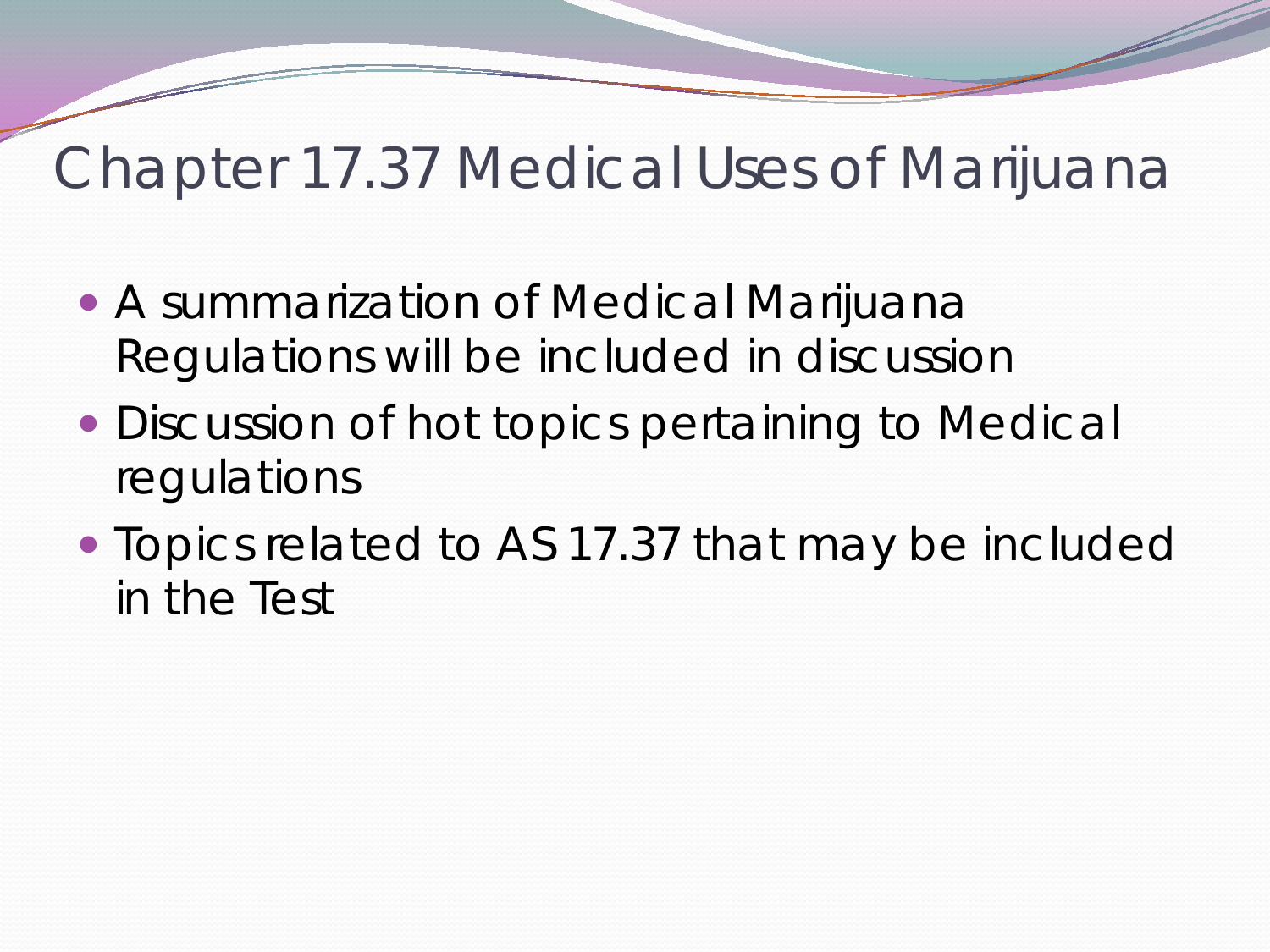### Chapter 17.38 Recreational Marijuana

- A summarization of Recreational Marijuana Regulations will be included in discussion
- Discussion of hot topics pertaining to Recreational regulations
- Topics related to AS 17.38 that may be included in the Test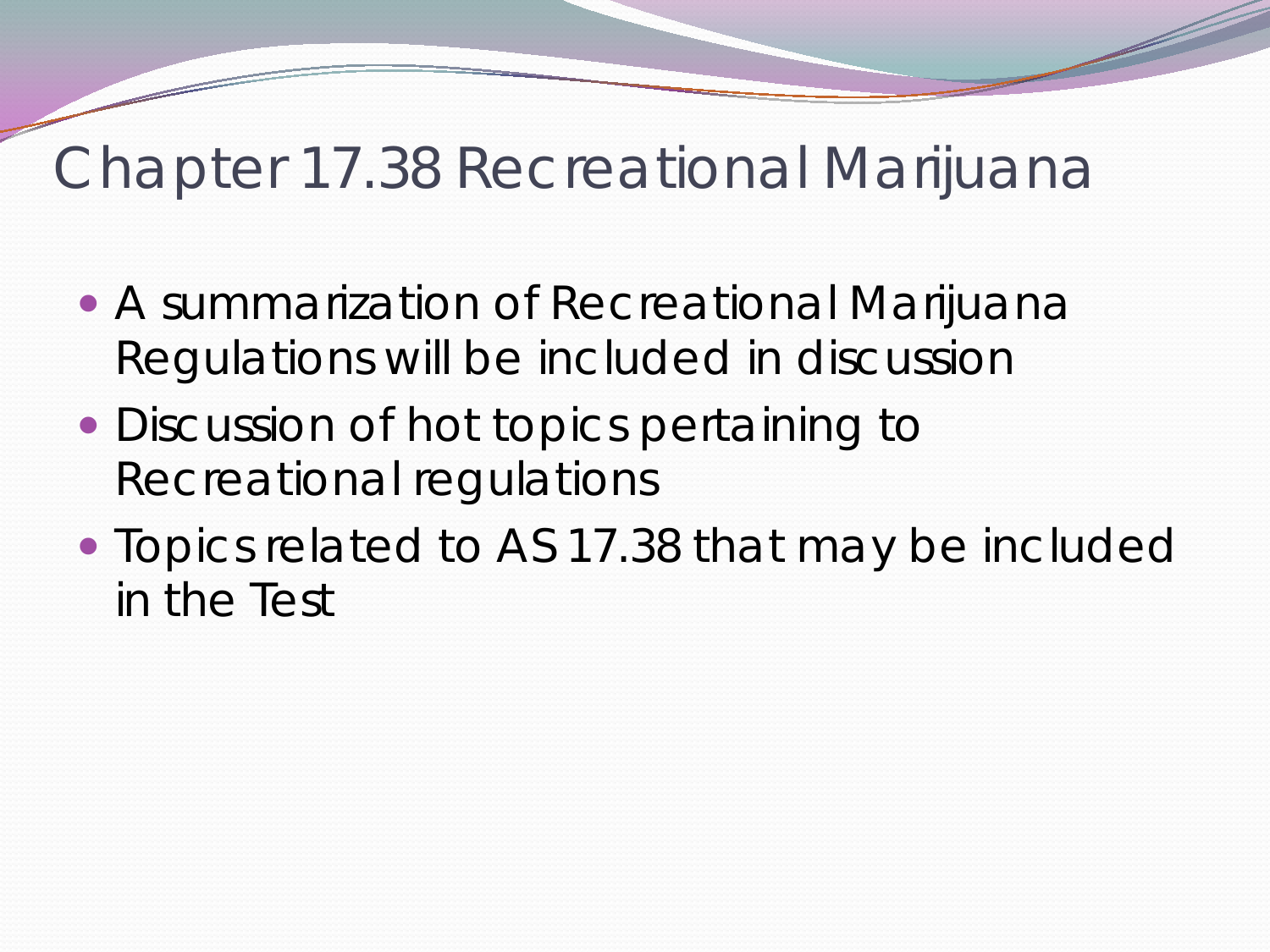- Know the effects of consumption of marijuana and marijuana products:
	- Impaired coordination
	- Difficulty with problem solving
	- Possible short term memory loss
	- Anxiety or paranoia
	- Hunger, referred to as "munchies"
	- Sleepiness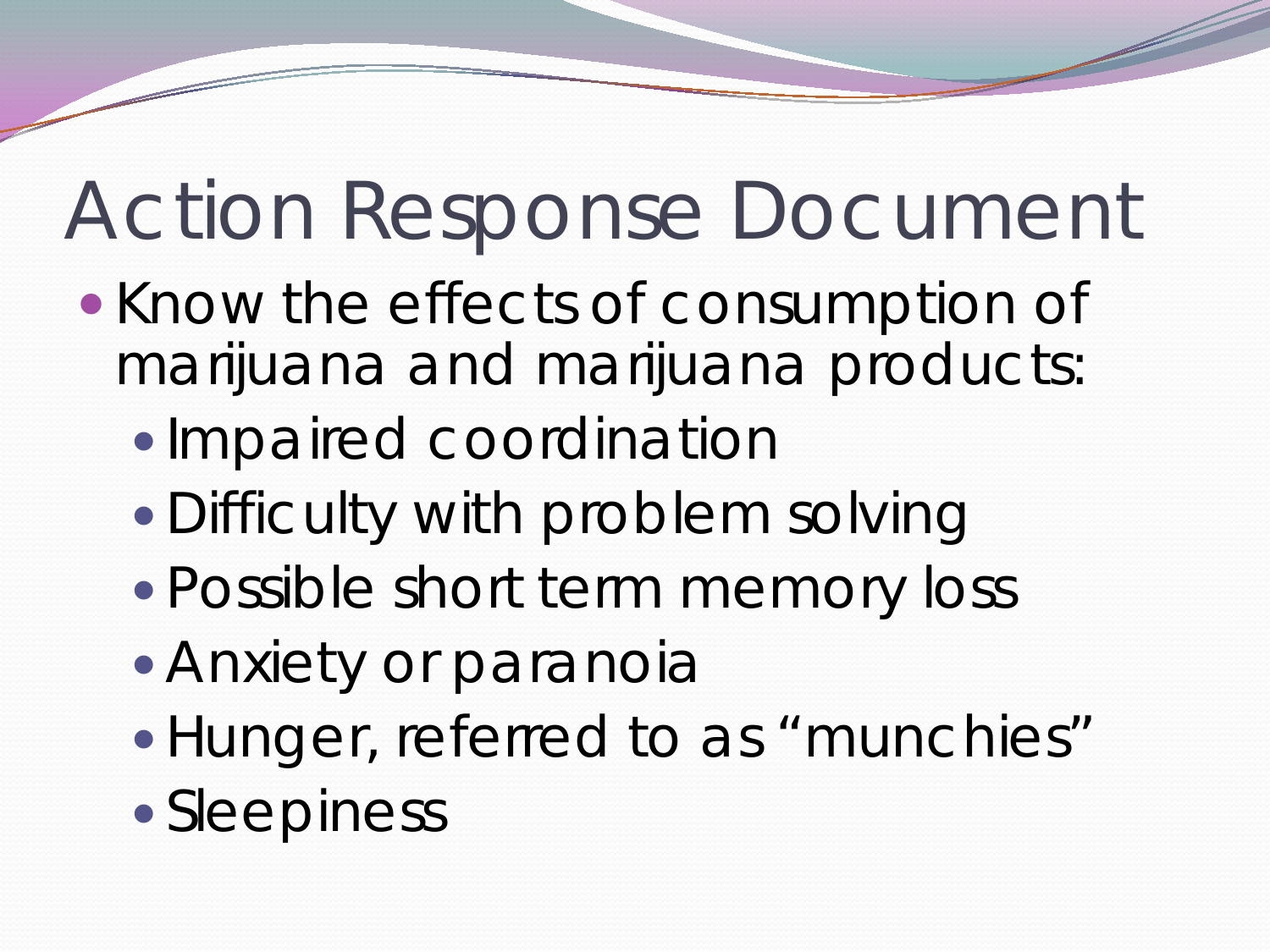- Know how to identify a person impaired by the consumption of marijuana
	- Red, blurry, bloodshot eyes
	- Dry mouth
	- "Munchies"
	- Constant grin
	- Anxiety, paranoia
	- Sleepiness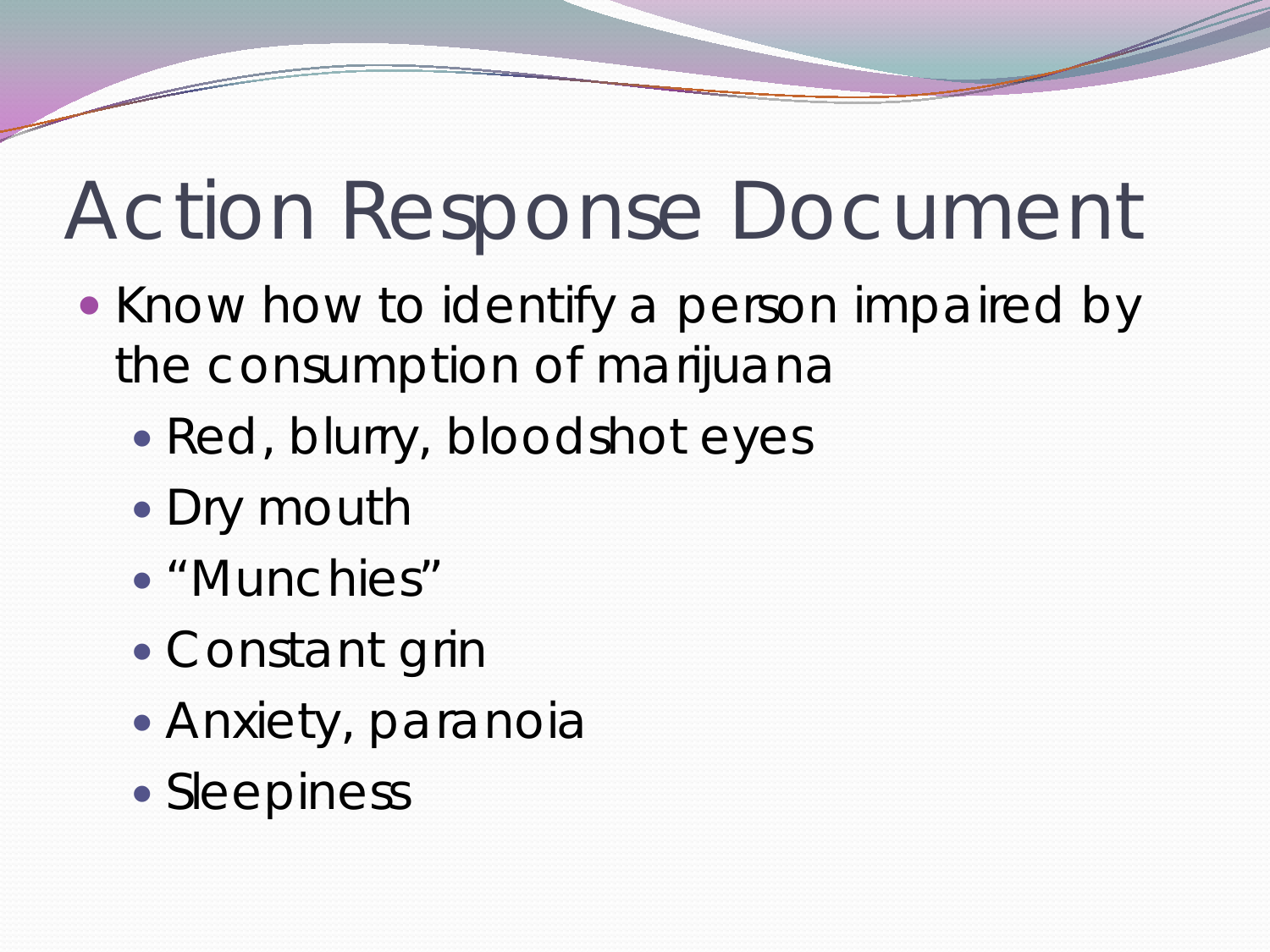- Know how to determine valid Identification:
	- Check for hologram
	- Check date to ensure license is not expired and customer is 21
	- Photo and person must be similar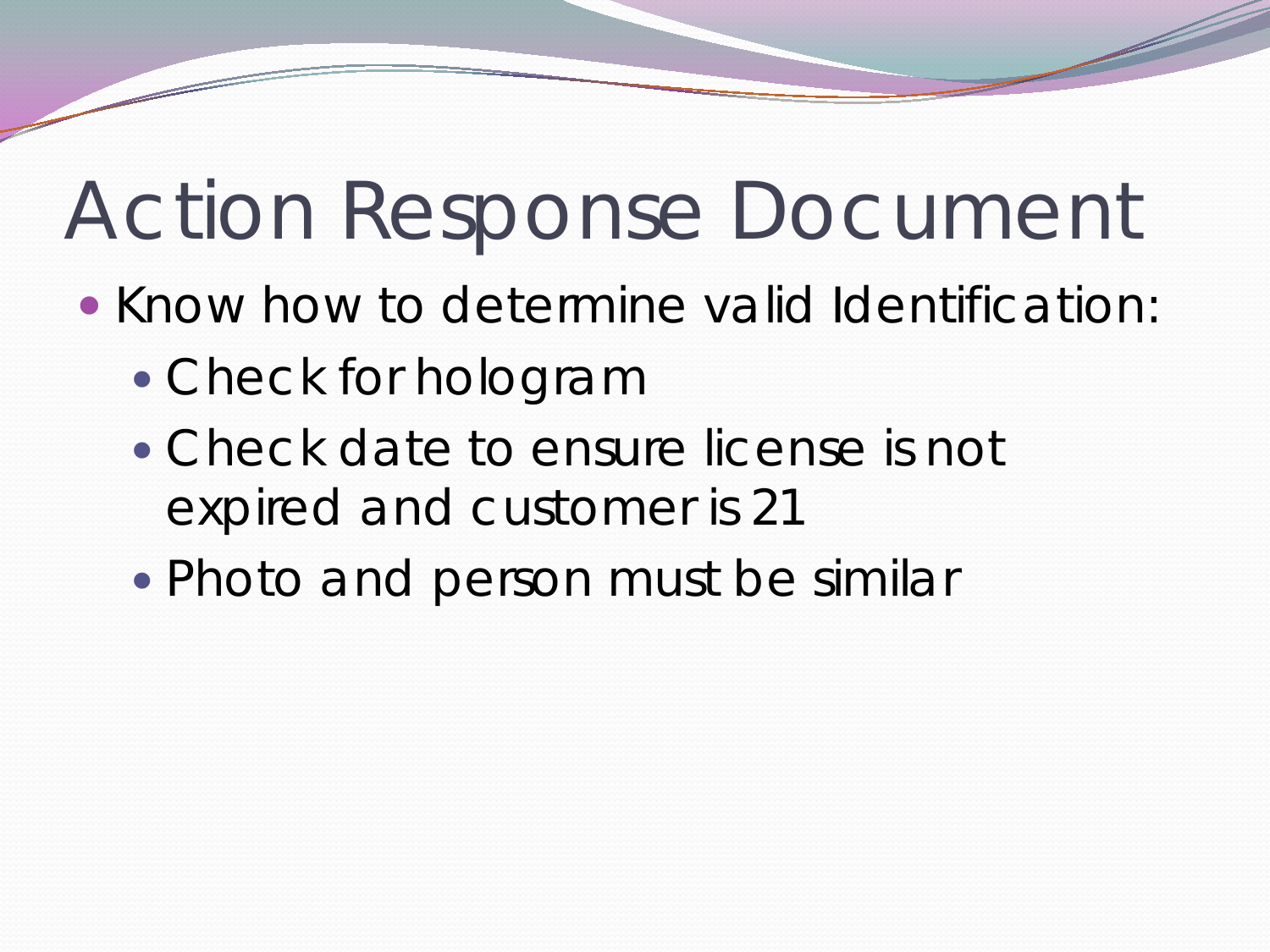- Know how to intervene to prevent unlawful marijuana consumption:
	- Do not allow anyone to enter the licensed premise without checking identification, customer must be 21
	- Do not allow consumption on premises unless premise is licensed and endorsed to do so
	- Do not sell marijuana to someone who visibly appears to be over impaired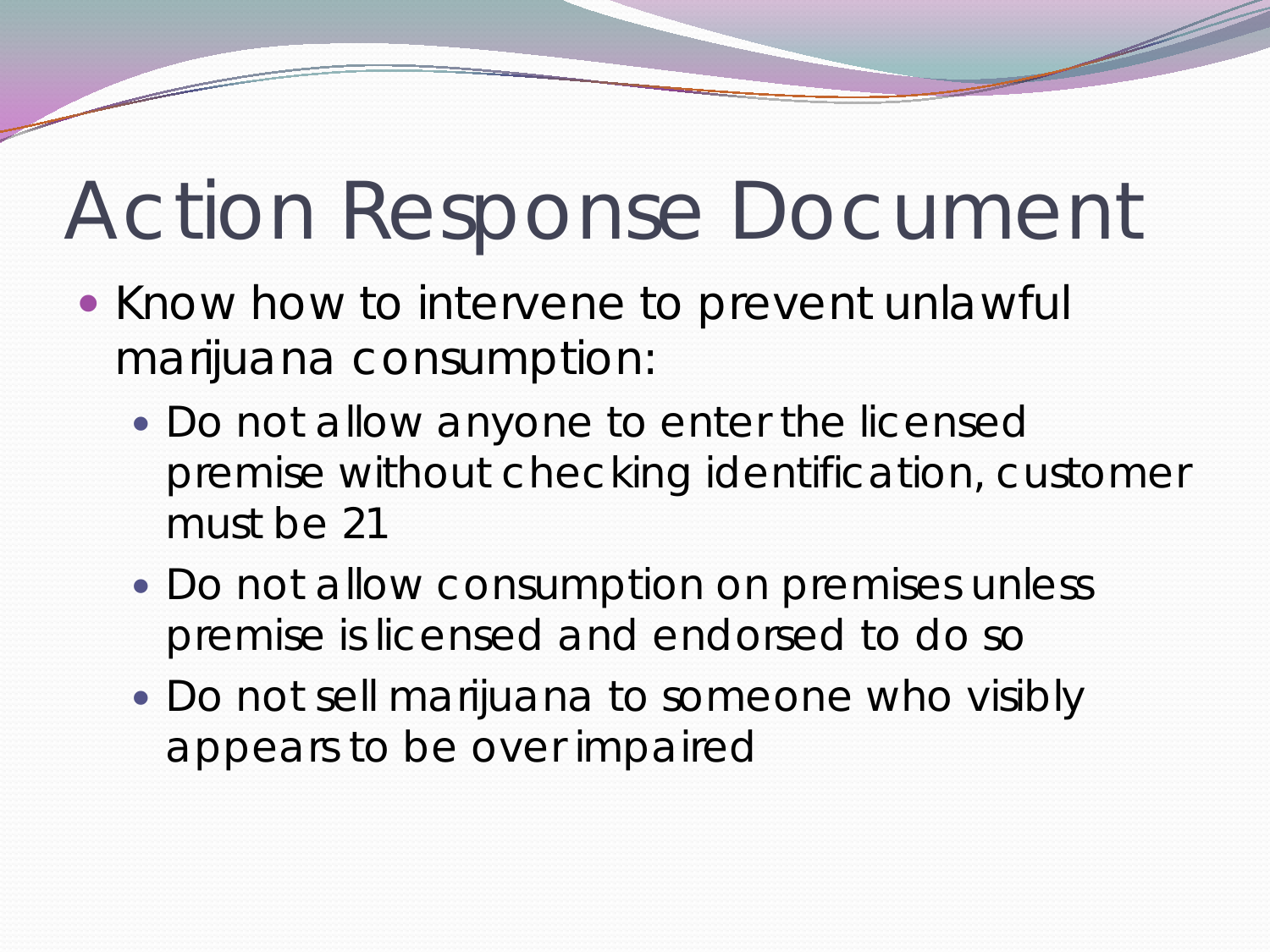- Know the penalty for an unlawful act by a licensee, an employee, or an agent of a marijuana establishment:
	- An unlawful act can result in suspension or revocation of an establishment license, and/or criminal charges against those involved
	- A marijuana establishment, and any licensee, employee or agent in charge shall cooperate with the director, an enforcement agent, an employee of the board, or a peace officer acting in an official capacity, and must:
		- Permit entry and inspection of the licensed premise
		- Provide access to business records at reasonable times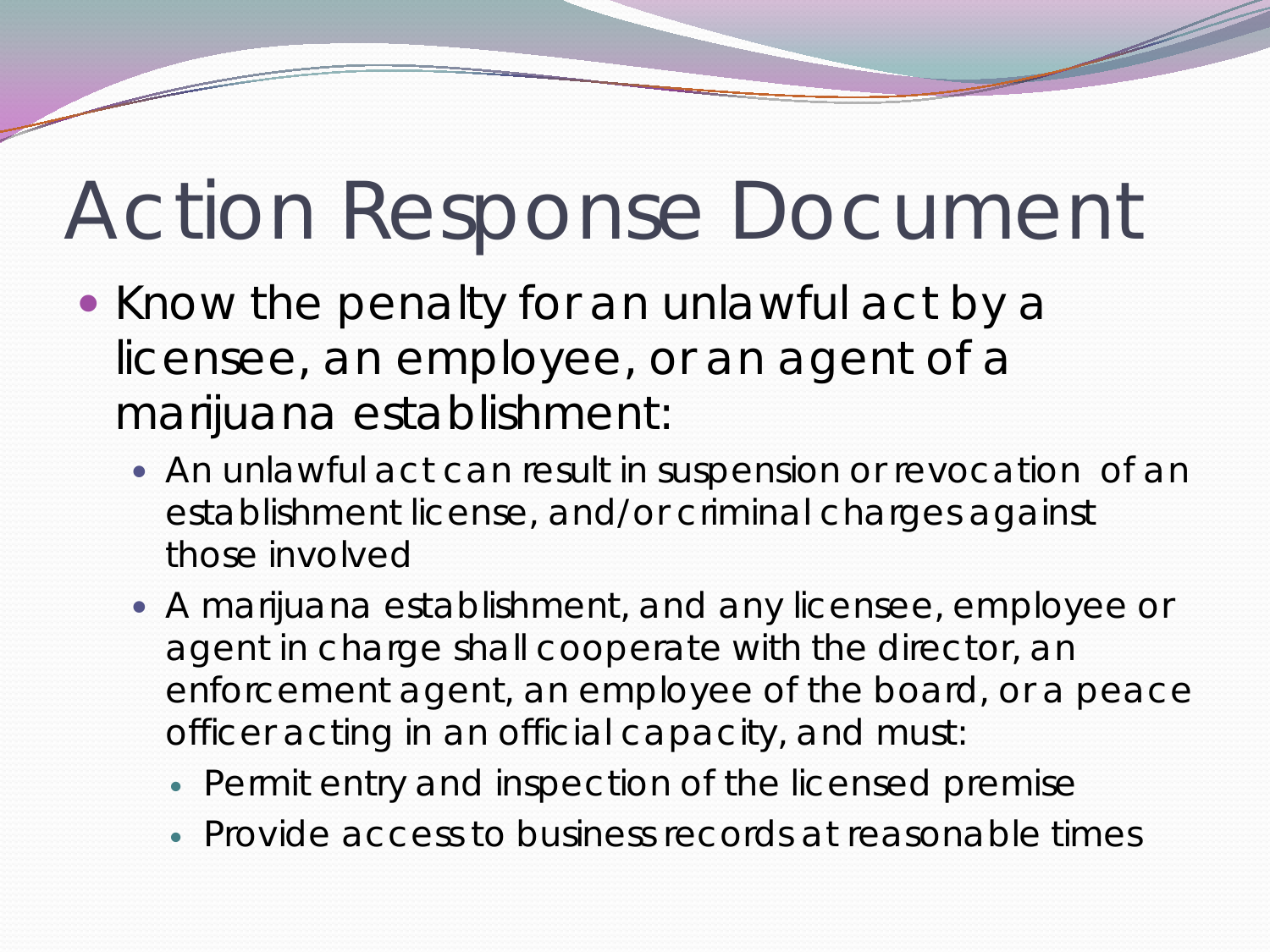- Know sanitary handling practices
	- Always use protective hand coverings when handling marijuana
	- Know and follow individual facility sanitary handling practices

Know the purchase limits per person:

- A licensed retail store may not sell in one transaction more than:
	- One ounce of useable marijuana
	- Seven grams of marijuana concentrate
	- Marijuana or marijuana products containing more than 5600mg THC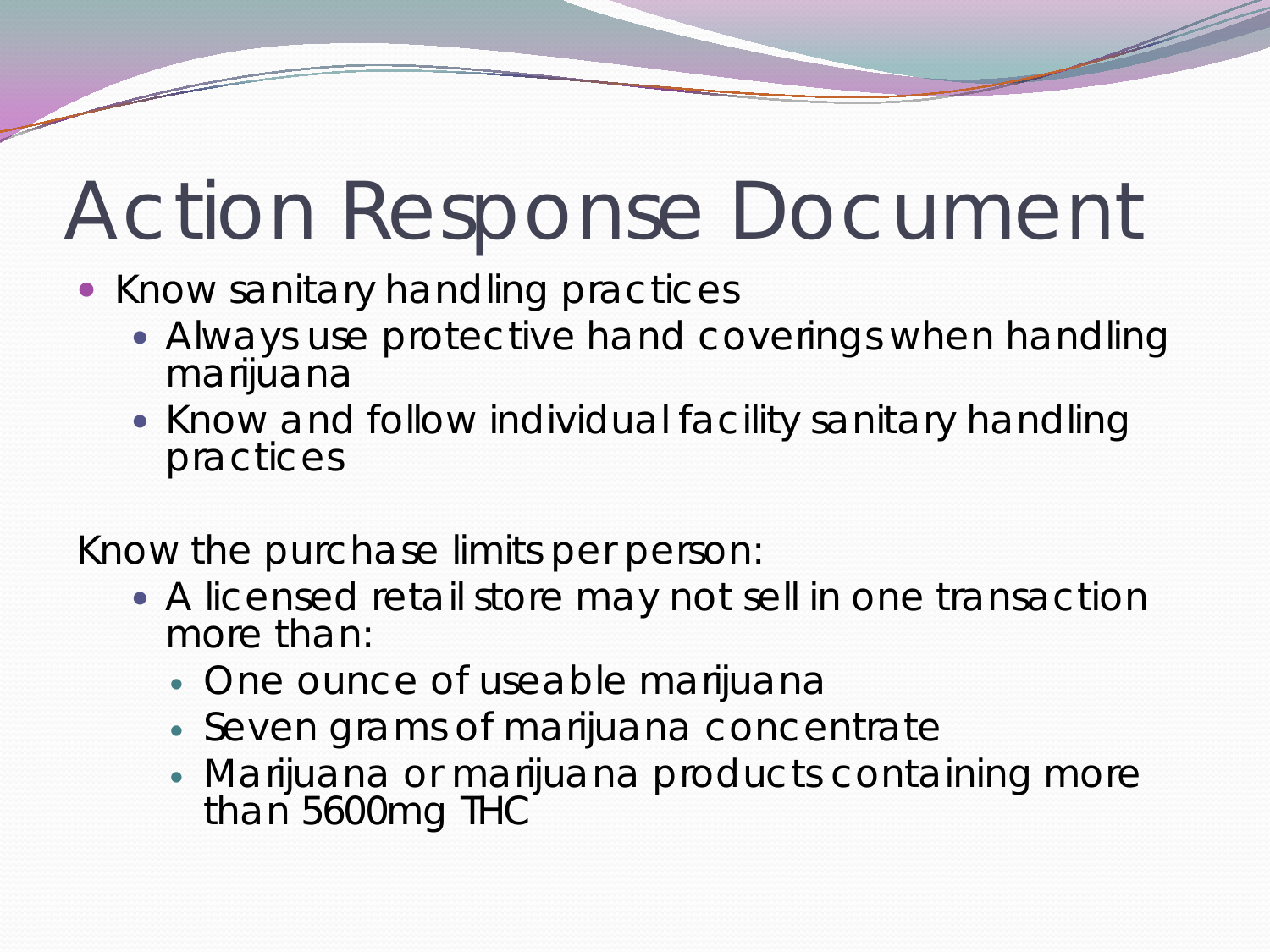- Know the rules that apply to a walkthrough in a "Restricted access area"
	- An employee or licensee may not escort more than 5 guests in a restricted access area at one time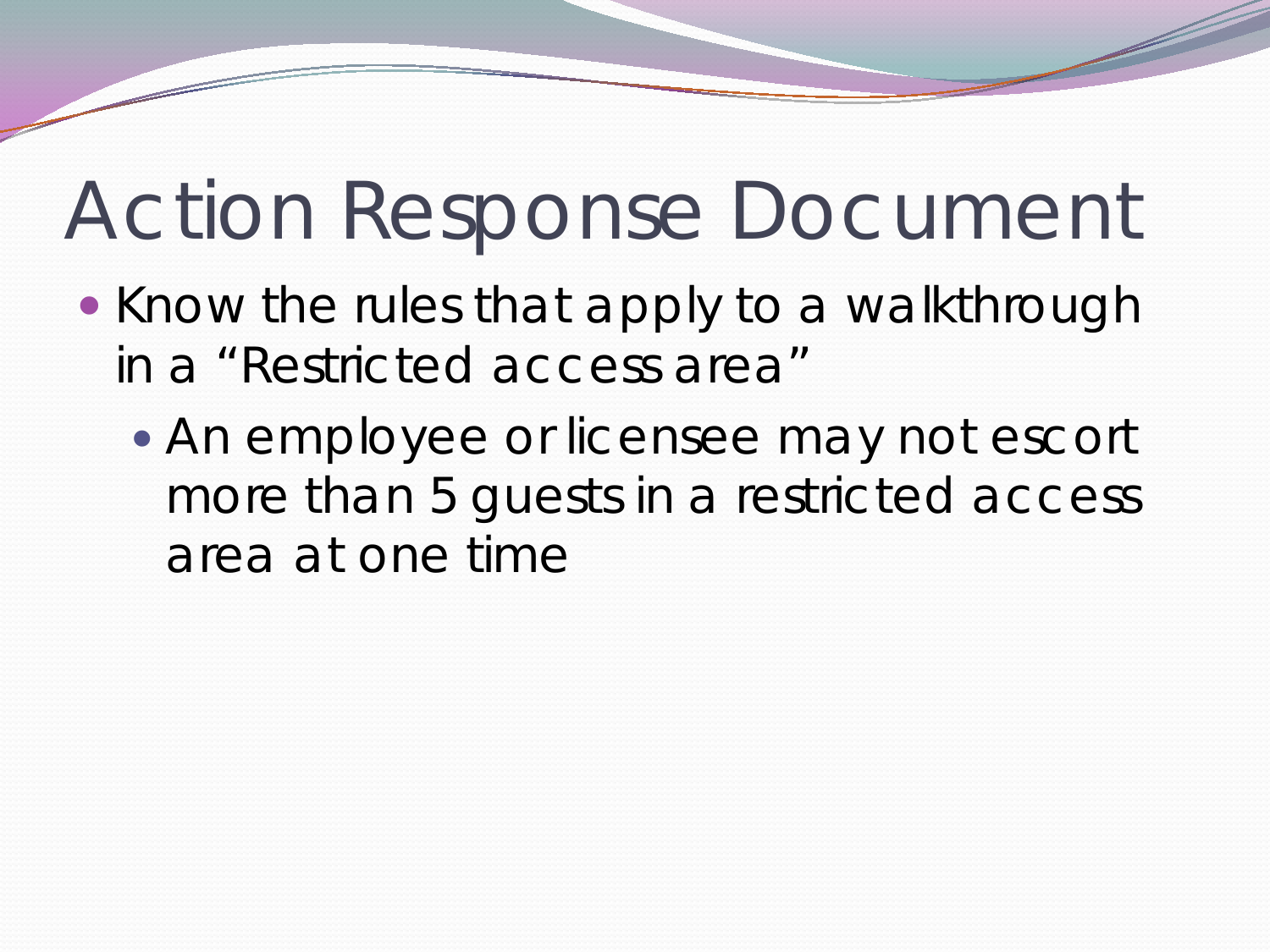

#### CHAPTER 306 MARIJUANA REGULATIONS

### VOCABULARY COMPONENT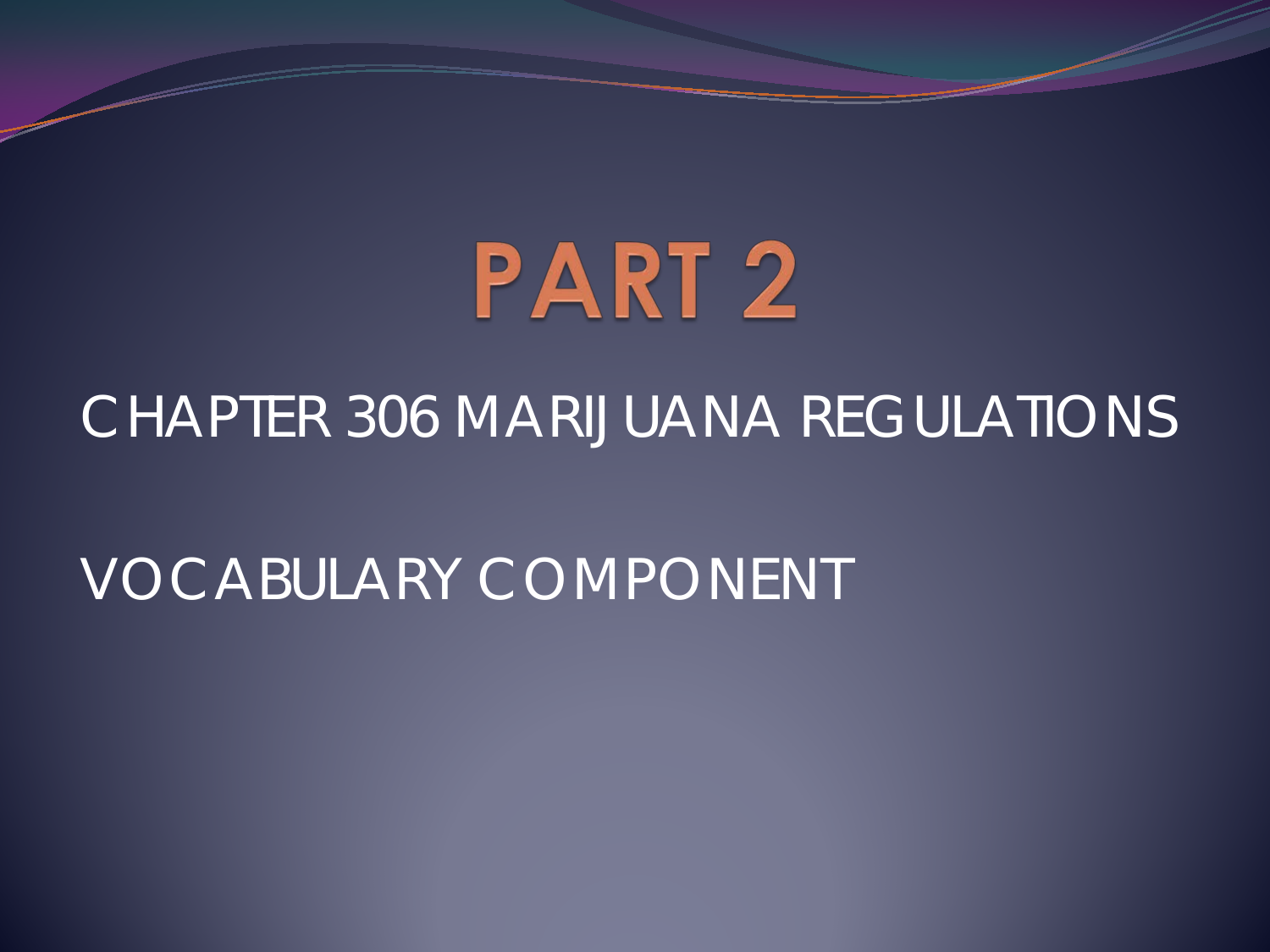#### **Licensing, Fees (3 AAC 306.005 - 3AAC 306.100)**

- There are 4 license types:
- Cultivation facility (Limited and Standard)
- Manufacturing facility
- Testing facility
- Retail facility
- Buffer zones of 500ft. exist between schools, daycare or childcare facilities, churches.
- Any owner of a marijuana facility must be a resident of the state of Alaska.
- Renewal, transfer, or relocation of a licensed premise must be approved by the MCB.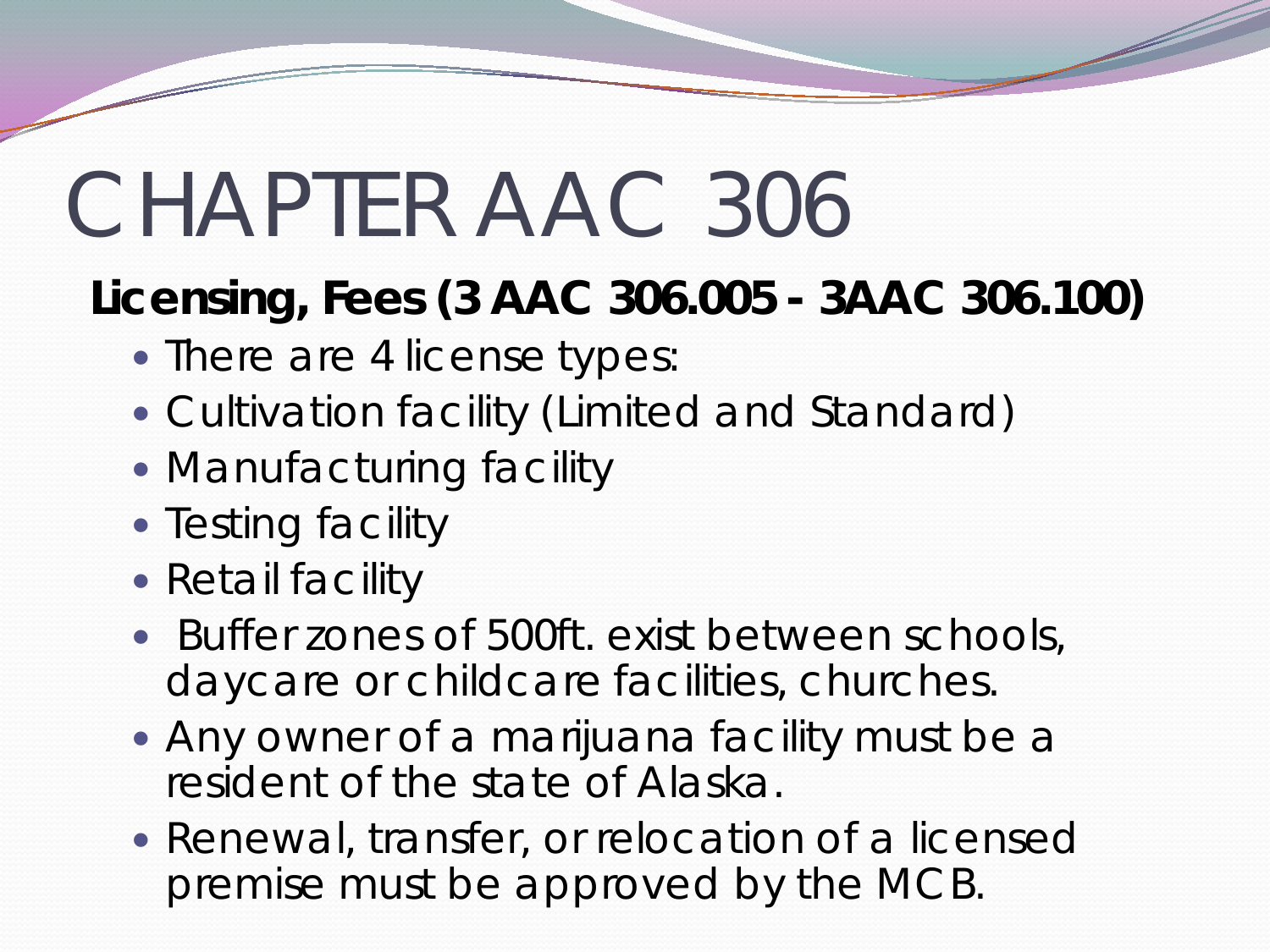- **Local Options (3 AAC 306.200 - 3AAC 306.260)** 
	- Local government may choose to opt-out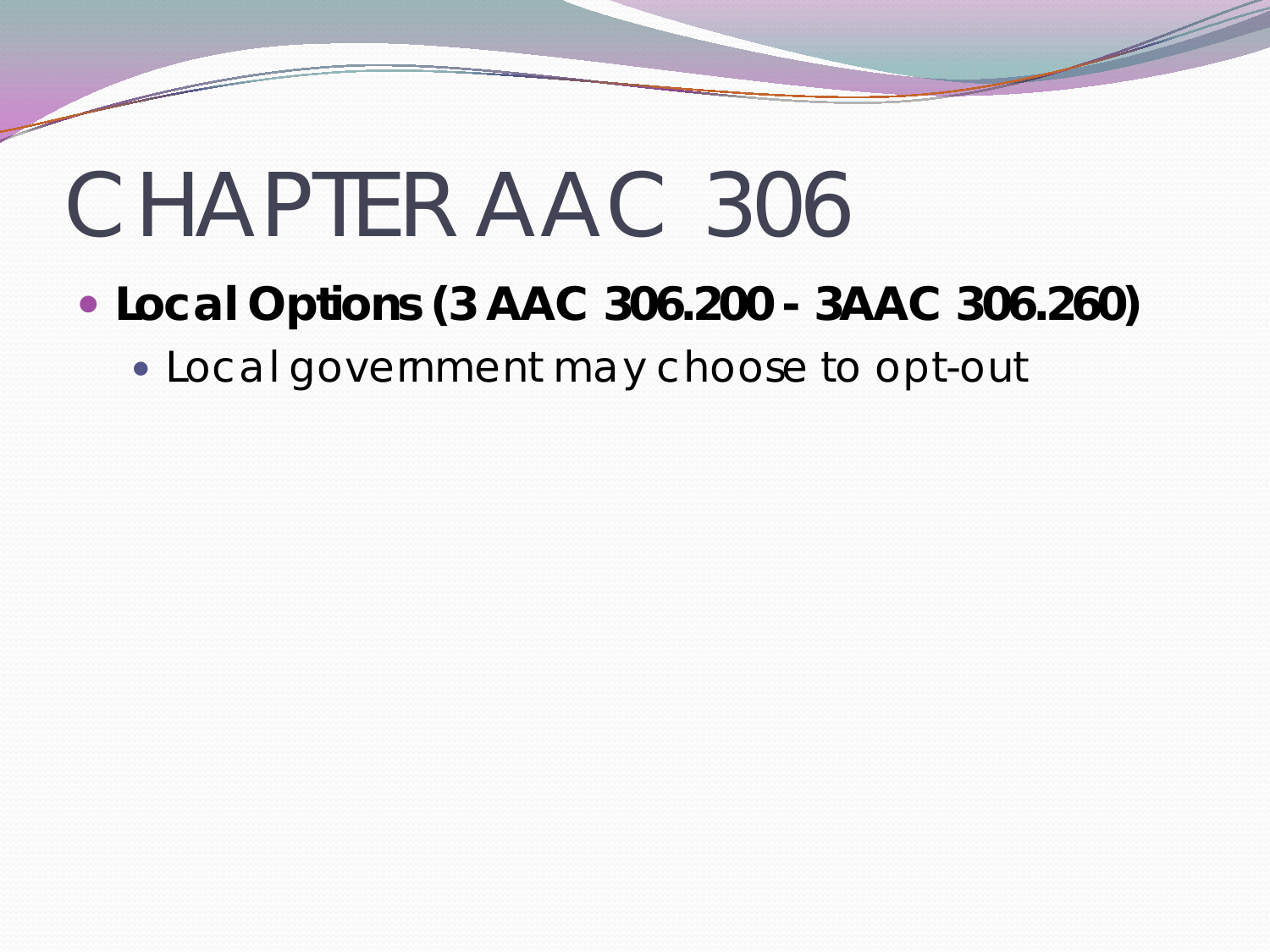#### **Retail Marijuana Stores (3 AAC 306.300 - 3AAC 306.360)**

- May not sell marijuana products to those under 21
- May not sell more than one ounce of marijuana flower to a consumer per day
- May have an open-consumption area in another separated room on the premises
- All employees and owners must hold a marijuana handler permit card
- Must have a seed-to-sale marijuana tracking system prescribed by the board
- Must meet all local and state health and safety requirements
- Must follow packaging requirements
- Product labeling required
- Must provide all video, security, and tracking system requirements prescribed by the board
- May not be open for business between 5am and 8am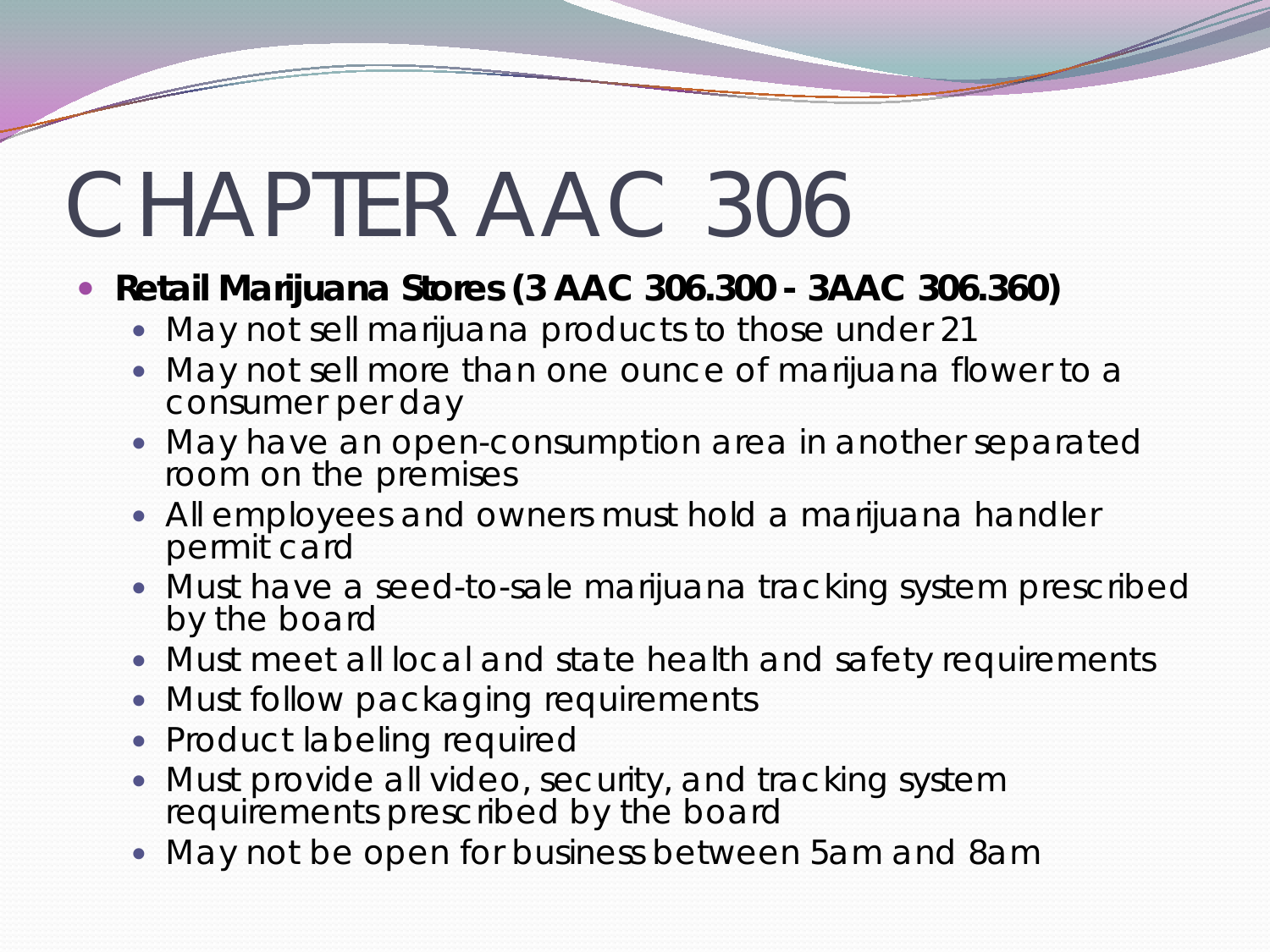**Marijuana Cultivation Facilities (3 AAC 306.400 - 3AAC 306.480)** 

There are two types of Cultivators license, Standard and Limited. The Limited Cultivators license must not be more than 500sq.ft. of plant canopy space. Both license types must follow the same requirements and restrictions. A Limited facility is permitted to be located inside the home.

- Must follow applicable state and local health and safety codes
- May only sell marijuana product to a manufacturing or retail facility
- All employees and owners must hold a marijuana handler permit card
- Must have a seed-to-sale marijuana tracking system prescribed by the **MCB**
- All product is required to have approved batch testing prior to sale
- Must have 40 days continuous video surveillance at all times
- Must have commercial locks on all entrances
- Must have security alarms on all doors and windows
- Must pay excise taxes monthly and submit business records as requested
- Marijuana cannot be seen or smelled from outside the facility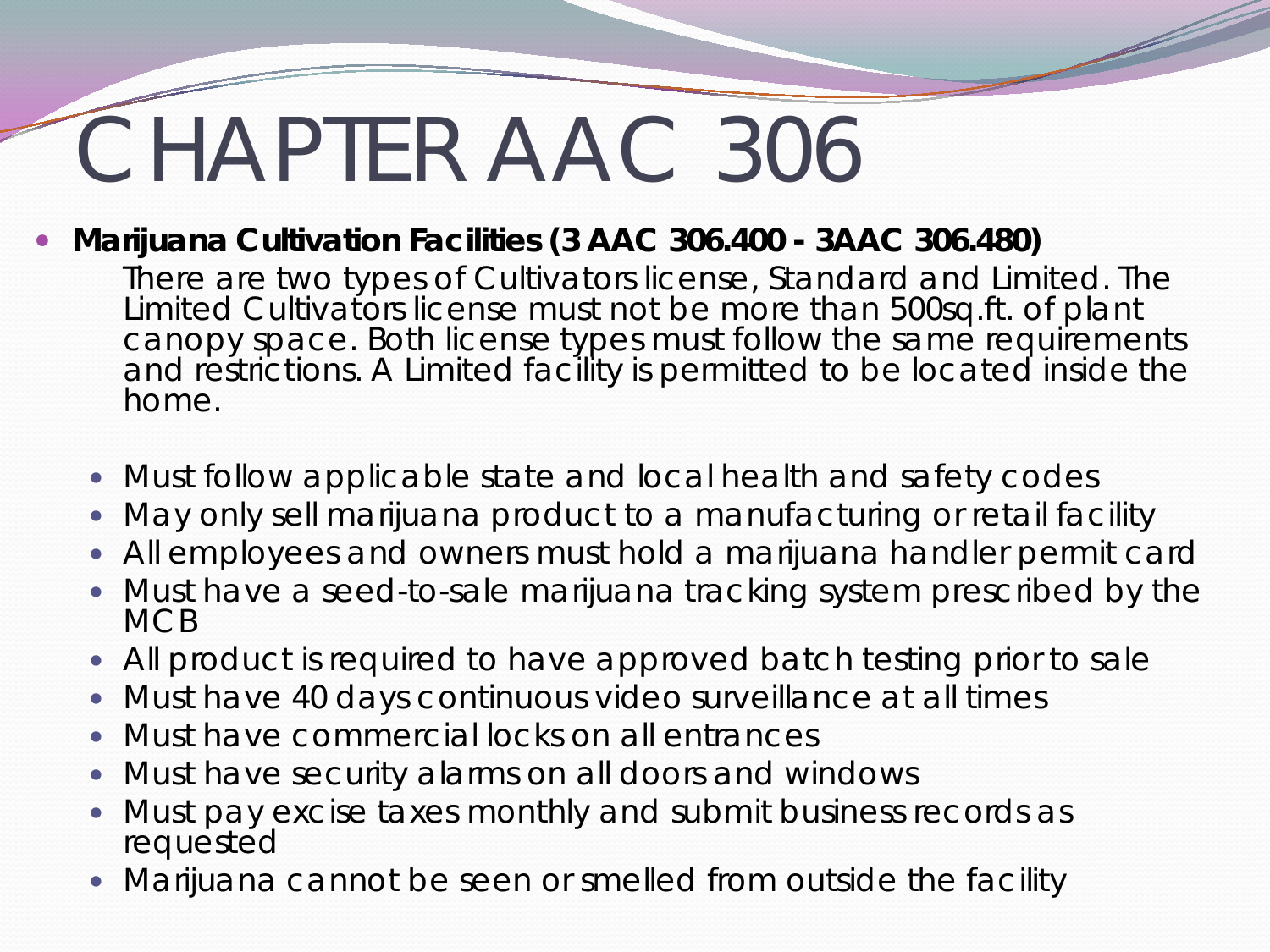- **Marijuana Product Manufacturing Facilities (3 AAC 306.500 - 3AAC 306.570)** 
	- Must have sufficient knowledge of equipment operation
	- Equipment must comply with health, safety, and fire codes and must be approved by an engineer
	- May only sell marijuana product to a retail facility
	- Products cannot resemble a widely distributed food brand product, nor can they be an existing food product altered in any way
	- Must comply with all video, security, and tracking system requirements
	- All products must be approved by the MCB prior to sale
	- All employees and owners must hold a marijuana handler permit card
	- All product batches must be tested prior to sale
	- Edible potency limits are set at 5mg active THC per serving
	- Strict labeling requirements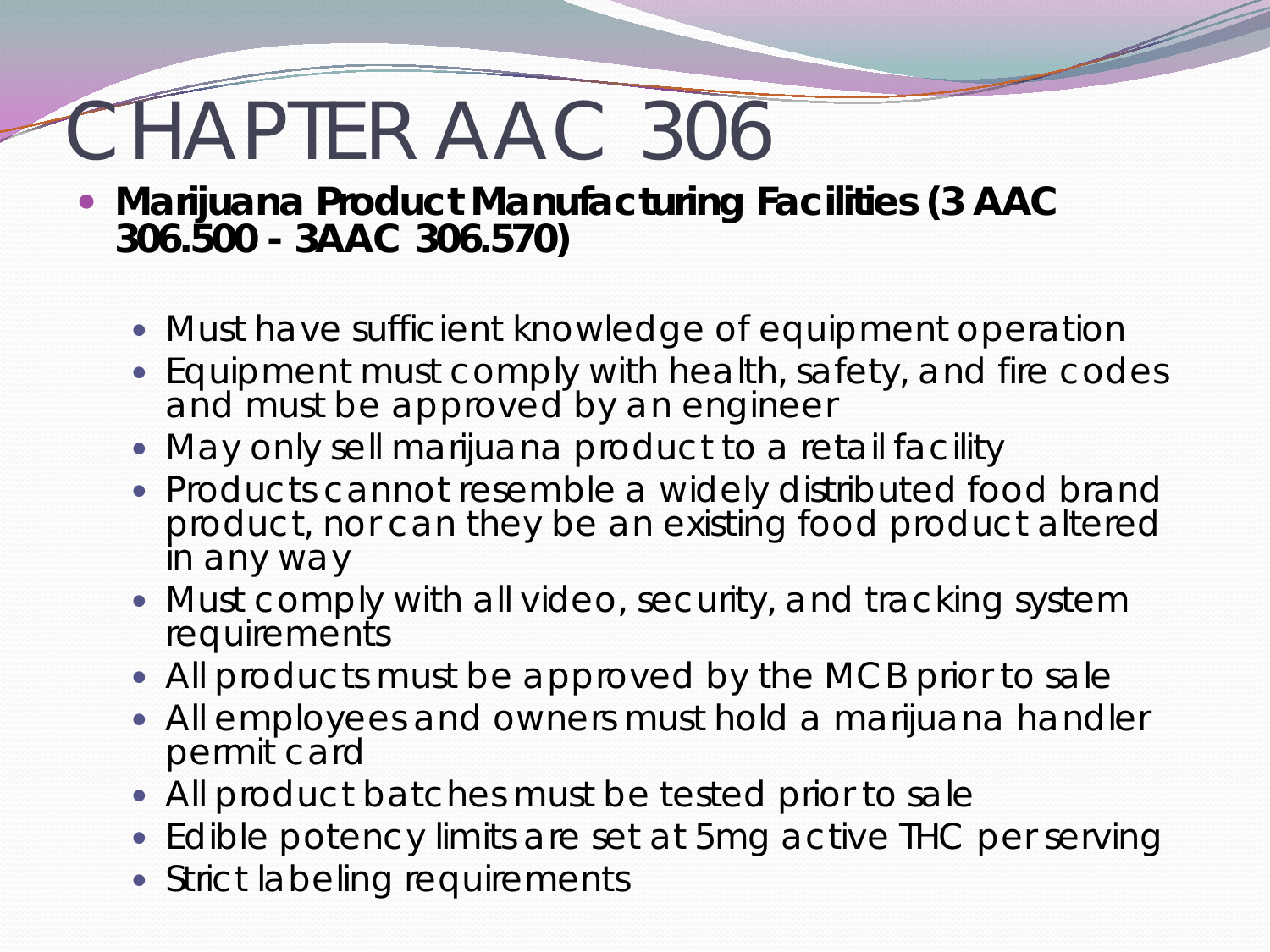- **Marijuana Testing Facilities (3 AAC 306.600 - 3AAC 306.675)** 
	- May not sell directly to public.
	- Scientific Director must have a Biological or Chemical Science college degree and lab experience. The qualifications and experience needed varies yet is rigorous and demanding
	- Equipment operators and personnel must successfully participate in a proficiency testing program prior to being approved by AMCO .
	- Facilities will be subject to random practices and product inspections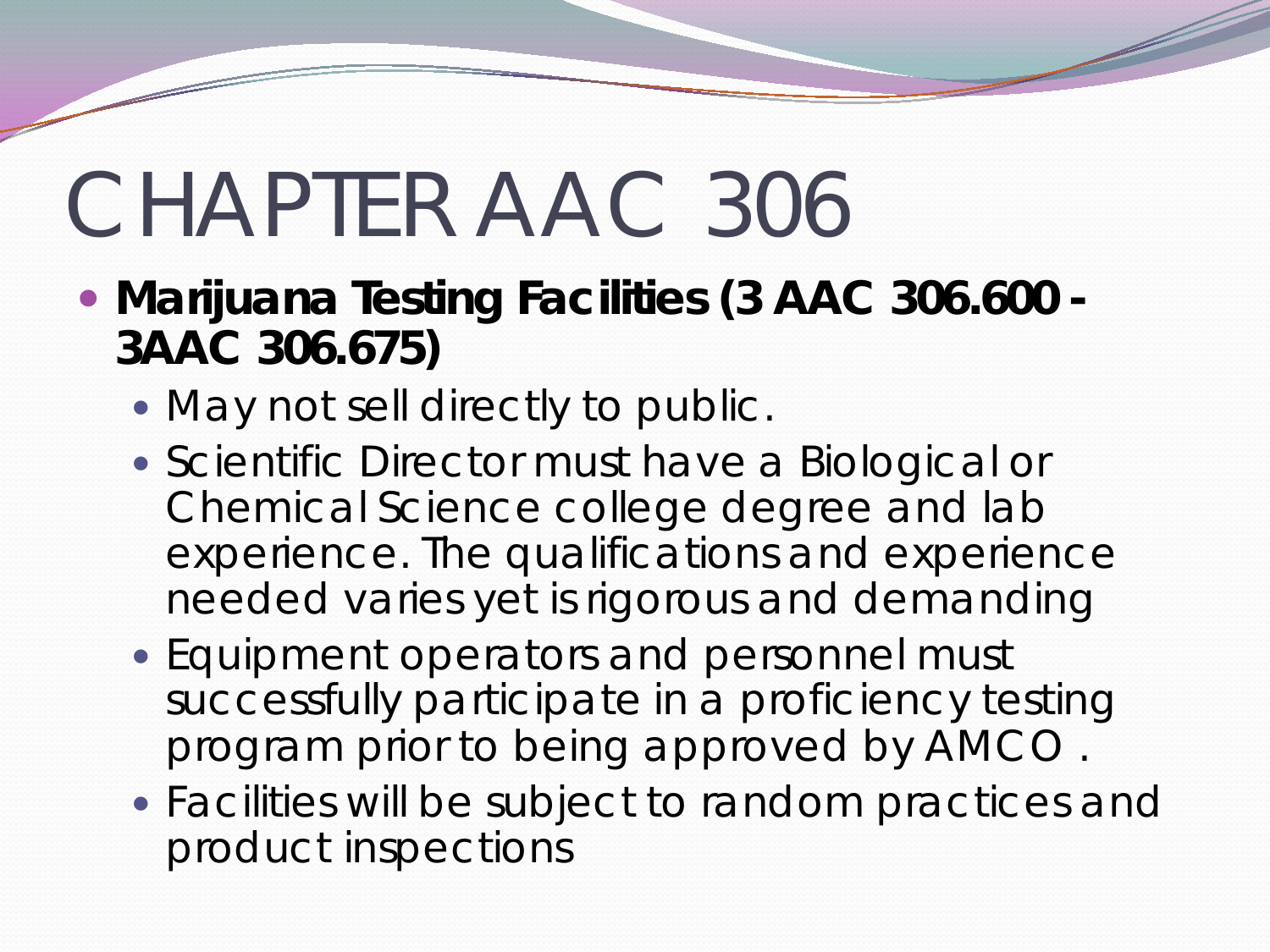- **Operating Requirements for All Marijuana Establishments (3 AAC 306.700 - 3AAC 306.755)** 
	- Each licensee, employee or agent of any establishment must hold a Marijuana Handler Permit card
	- Any alteration to the licensed premise must be approved by the board
	- Any area where marijuana is grown, processed, tested, stored, or stocked is a restricted access area
	- Security alarm systems and commercial locks are required
	- 40 days continuous video surveillance is required both inside and outside of the establishment
	- Any licensed establishment is subject to board inspections at any time
	- A Marijuana Inventory Tracking System is required for all establishments
	- All safety, code, and fire standards are required to be met
	- Any waste disposal plan must conform to local and state standards and regulations
	- Standardized scales are required
	- Only licensed establishments are authorized to transport marijuana in amounts exceeding personal limits
	- Business records are required and must be available upon request of the board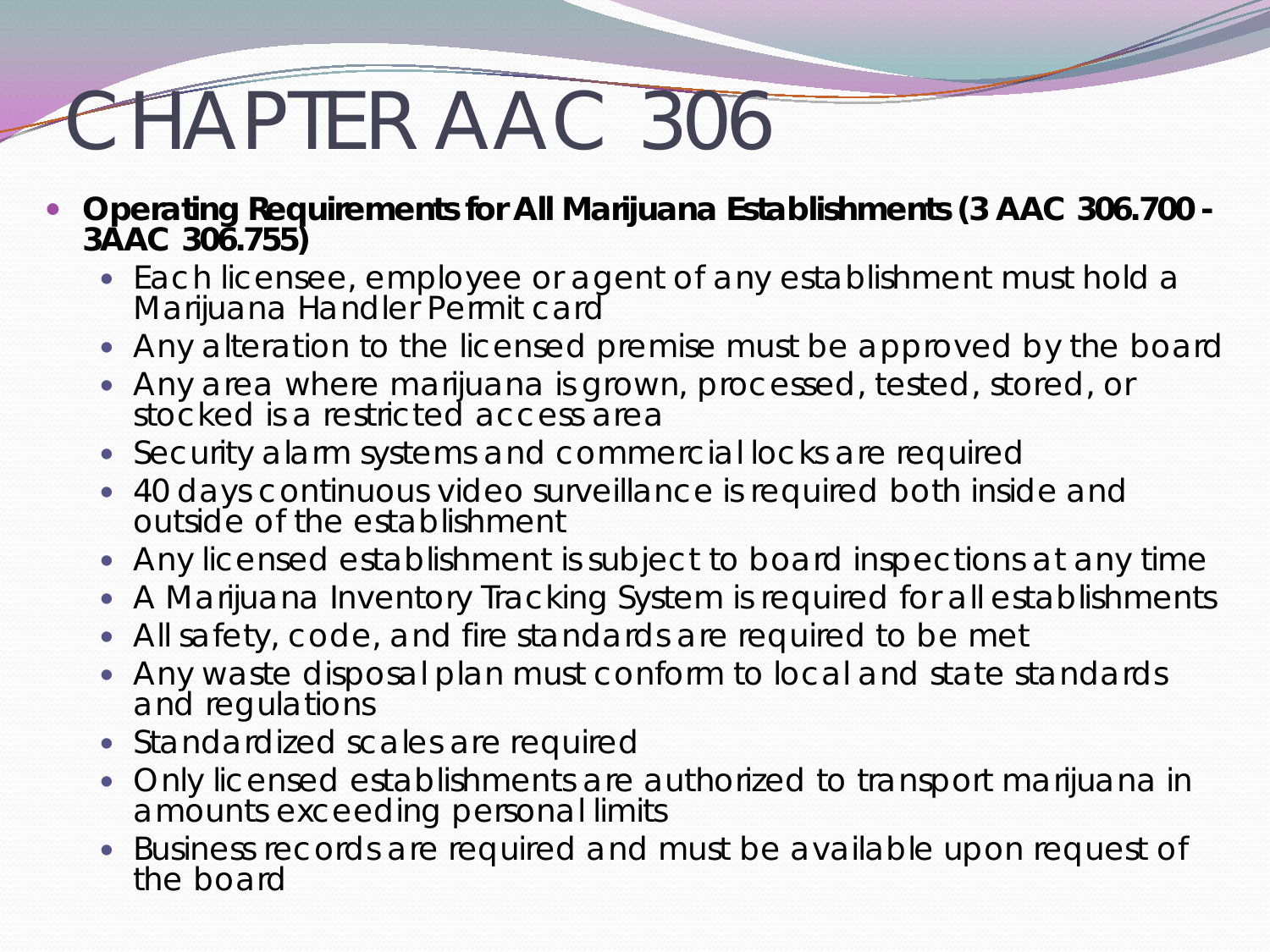# VOCABULARY

- **In public**... A place to which the public or a substantial group of people have access to
- **Bud and Flower**…The hairy, sticky, or crystal covered parts of mature female marijuana plants
- **Concentrate**…Resin, oil, wax, or any other substance produced by extracting cannabinoids from marijuana plant
- **Consumer**…An individual who purchases and uses marijuana or marijuana product
- **Edible**…A product intended on being consumed orally
- **Licensed Premises**…All designated portions of a building or structure at the specific address for which an establishment license is issued
- **Infused product**…A product that contains marijuana or marijuana concentrate and is intended for human use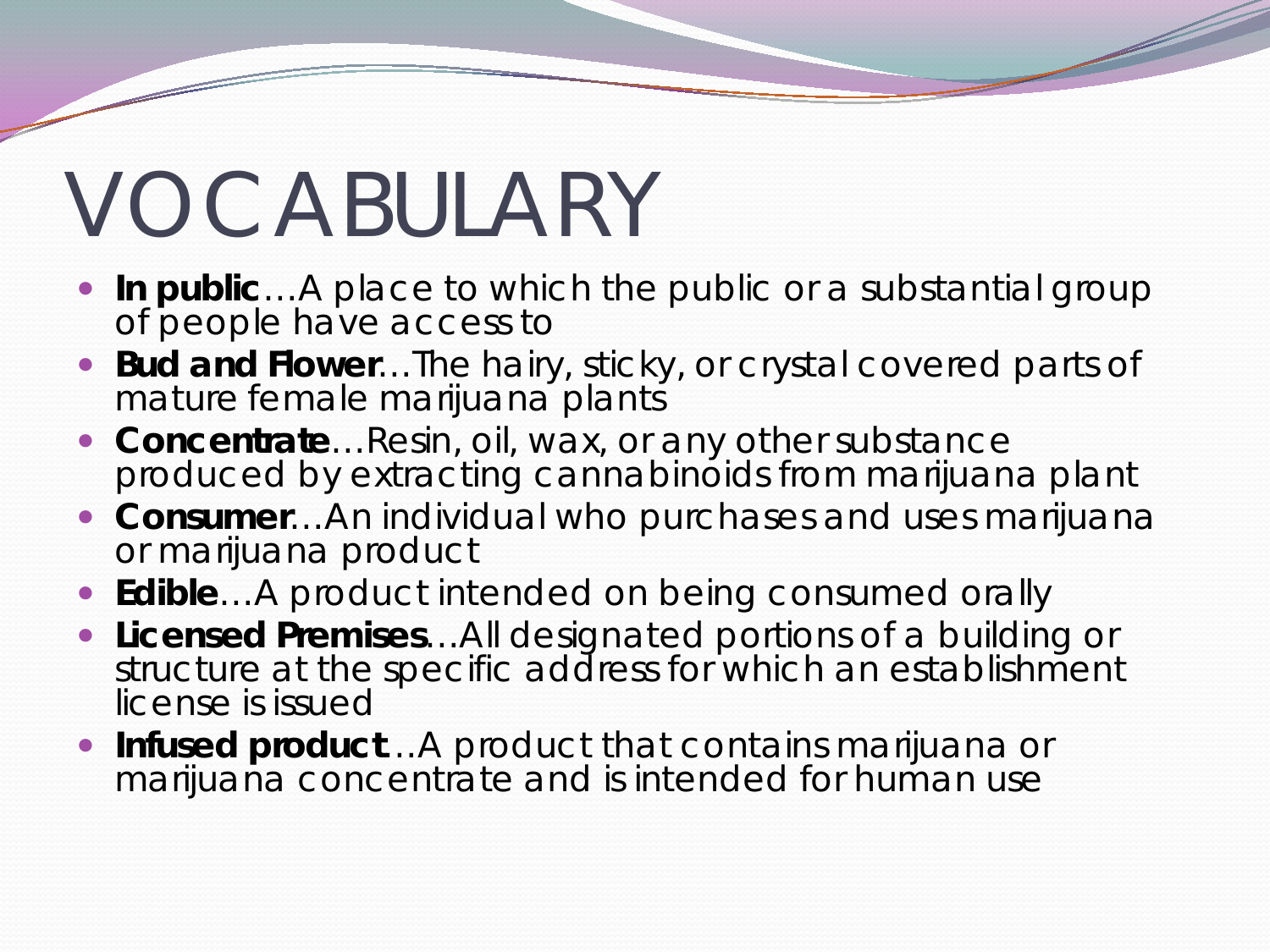## VOCABULARY

- **Delivering**…Handing to a person who purchases the product on licensed premises only. Does not mean transporting to a person off premises
- **Opaque, reseal able, child-proof packaging**…A package that is not able to be seen through, can be sealed after opening, and is considerably difficult for a 5yr old to open. All exit packaging must be opaque, reseal able, child-proof packaging
- **Batch**…A specifically identified quantity of useable marijuana product that is uniform in strain, cultivation conditions, medium, and is harvested at the same time. A batch may not exceed 50 plants.
- **Marijuana tracking system**…A system prescribed by the board that is capable of sharing with the state a record of all marijuana cultivated and sold, and all marijuana products for consumption, from seed to sale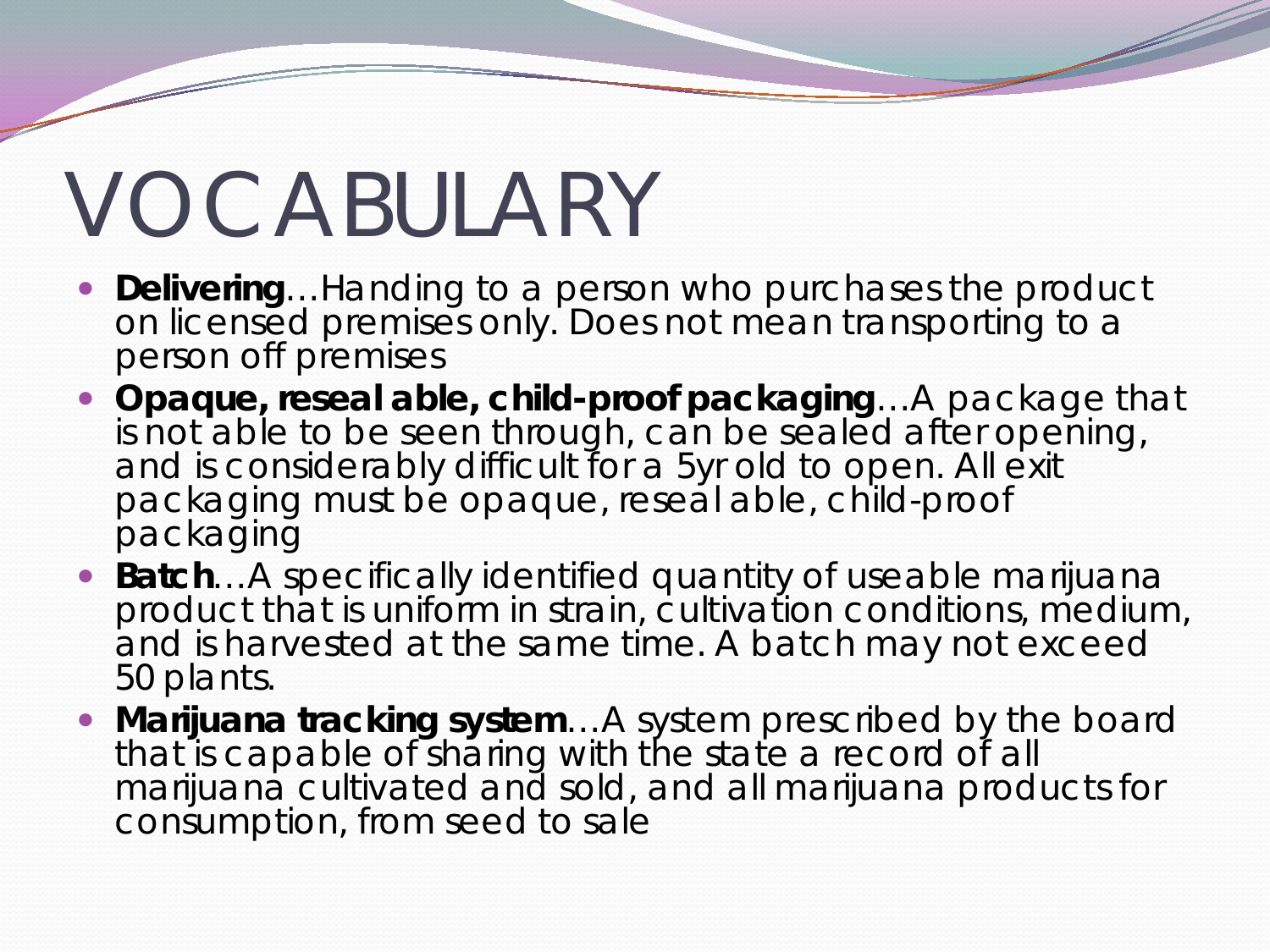

The TEST is 25 multiple choice questions, a passing grade is 84% or 21 correct answers. If a person FAILS there will be one opportunity to re-take the test without an additional fee. If that person fails a second time, they will be required to re-take the course.